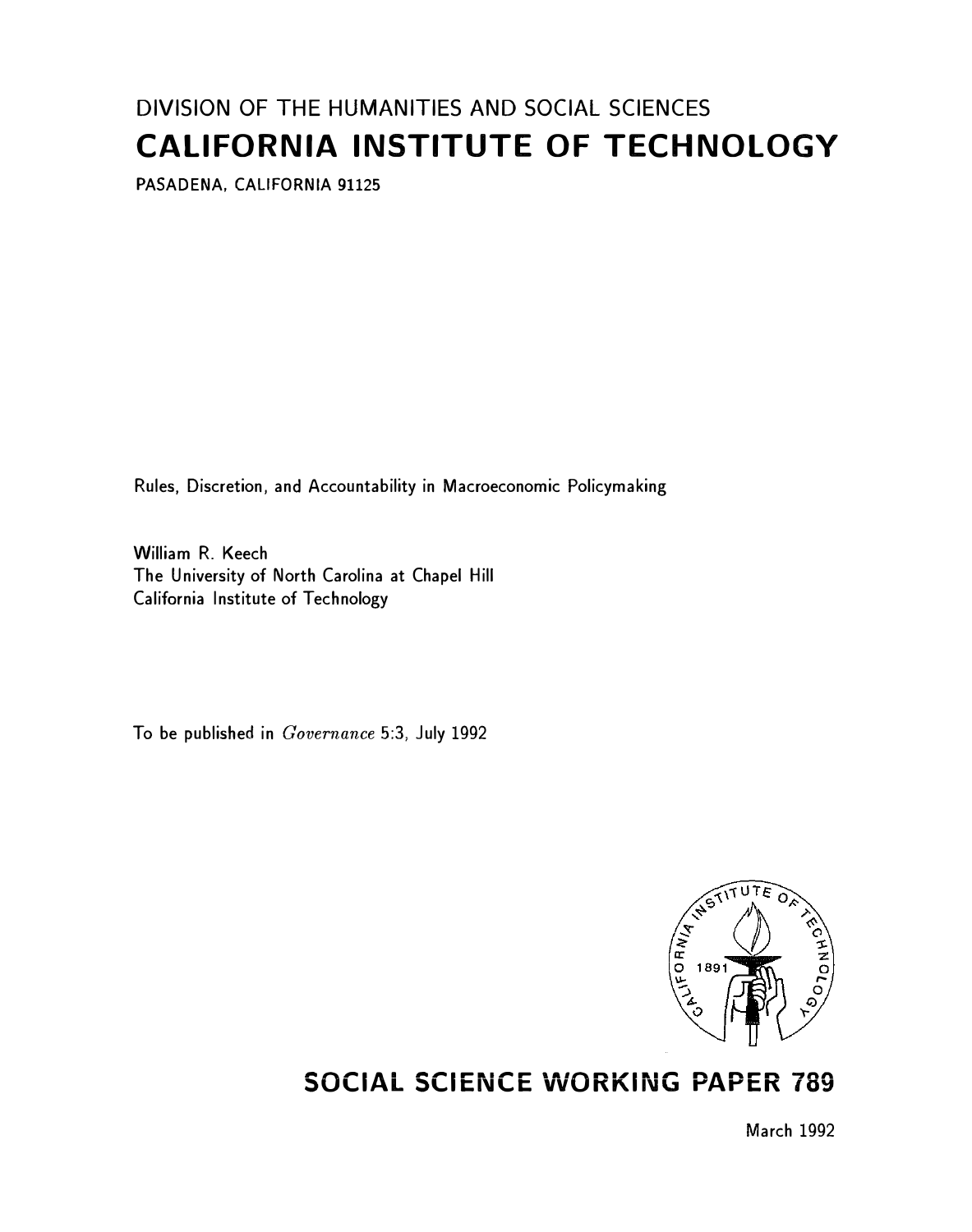Rules, Discretion, and Accountability in Macroeconomic Policymaking

> William R. Keech March, 1992

### ABSTRACT

Arguments for rules rather than discretion in macroeconomic policymaking facilitate the understanding of some fundamental issues of democratic theory. This article reviews four such arguments, and relates them to issues of delegation and accountability in representative government.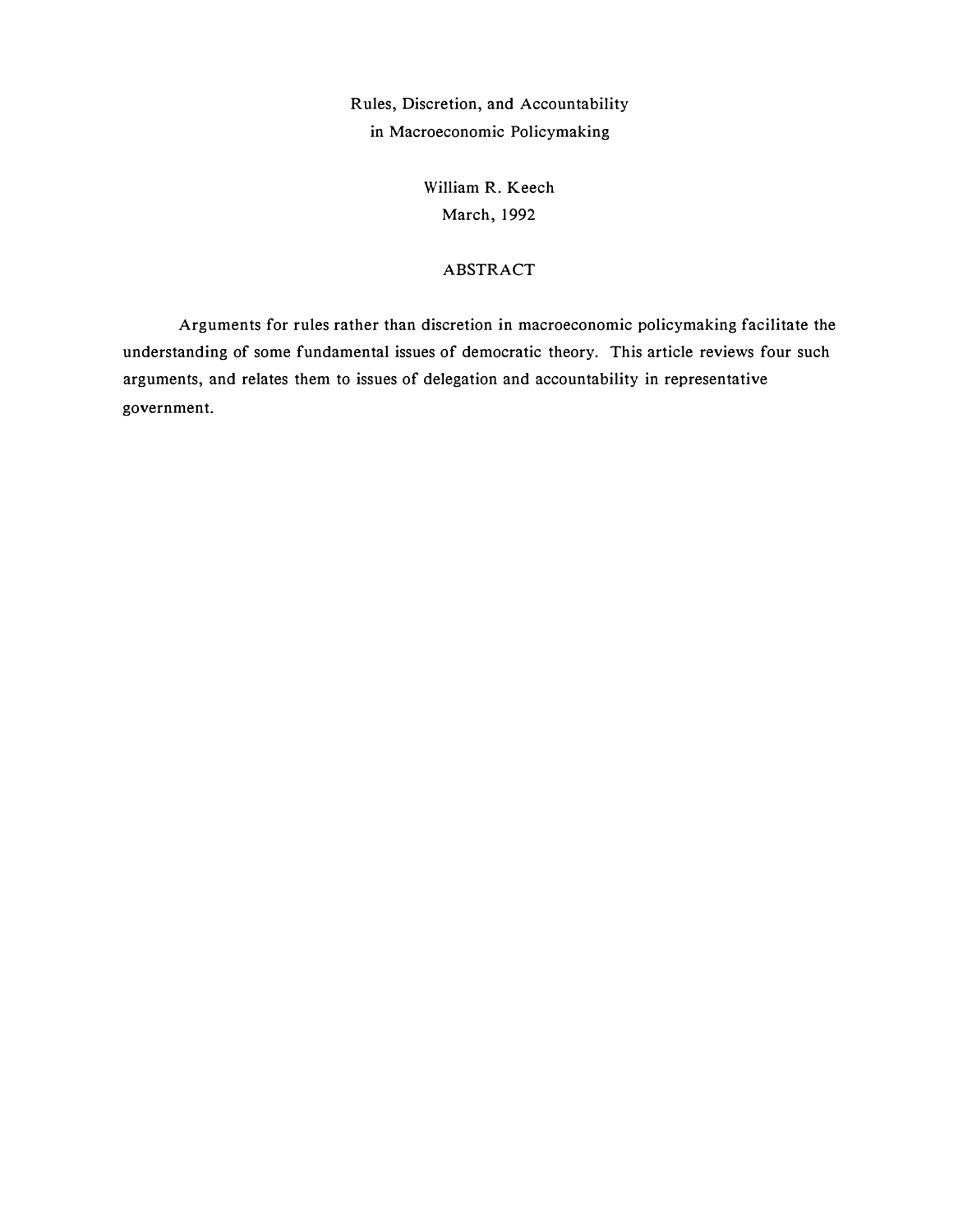#### RULES, DISCRETION, AND ACCOUNTABILITY IN MACROECONOMIC POLICYMAKING

Since at least the 1930s, some economists have argued that public officials should follow rules that tell them what to do, rather than use their discretion in making macroeconomic policy. This argument is receiving renewed attention, and being supported by new arguments. In all of its forms, it raises important questions for theory about democratic government. This essay reviews and evaluates the controversy in the context of more traditionaLpoliticalscience.issues of delegation and accountability. These issues are in turn illuminated by confronting the points raised in the rules versus discretion controversy. Macroeconomic policy is the focus because that is the setting for which the arguments have most often been developed.

I. Delegation and Accountability in Democratic Government.

In democratic governments, public policy is made by elected officials who are accountable to the electorate, or by unelected officials who are accountable to elected officials and to the public. Implicitly, the issue of accountability involves delegation of decision-making authority from a principal to an agent. In democratic government, it involves the delegation of authority from the public, the ultimate principal, to elected officials as agents, and from elected officials as principals to appointed officials as agents.

In economics and game theory the principal usually has clearly defined goals. The principal enters a contract with an agent who then pursues his or her own goals as constrained by the contract. But the agent typically has more information than the principal, which may give him or her an advantage. This information asymmetry yields problems of control which are understood as adverse selection, hidden information and hidden action.<sup>1</sup>

In democratic government, the structure is often much less well defined. The principal may not act first, and may not have clear goals. This is true of Congress as principal delegating powers to the bureaucracy, and even moreso of the public delegating authority to the Congress. As Kiewiet and McCubbins put it, the principal need not

be able to commit to a schedule of rewards or punishments in advance. The agent may take action in anticipation of reward from the principal. Or the principal may hire the agent "to do good things," leaving for later the specification of what constitutes good things as well as the nature of the reward for doing them (1991, p. 240).

In general, the delegation of authority may sometimes be to implement clear goals in situations in which the principal knows exactly what he or she would do, but is not in a position to do it. Alternatively, the delegation may be to make decisions that involve contingencies the principal cannot anticipate. In such cases the agent is expected to make decisions that the principal

I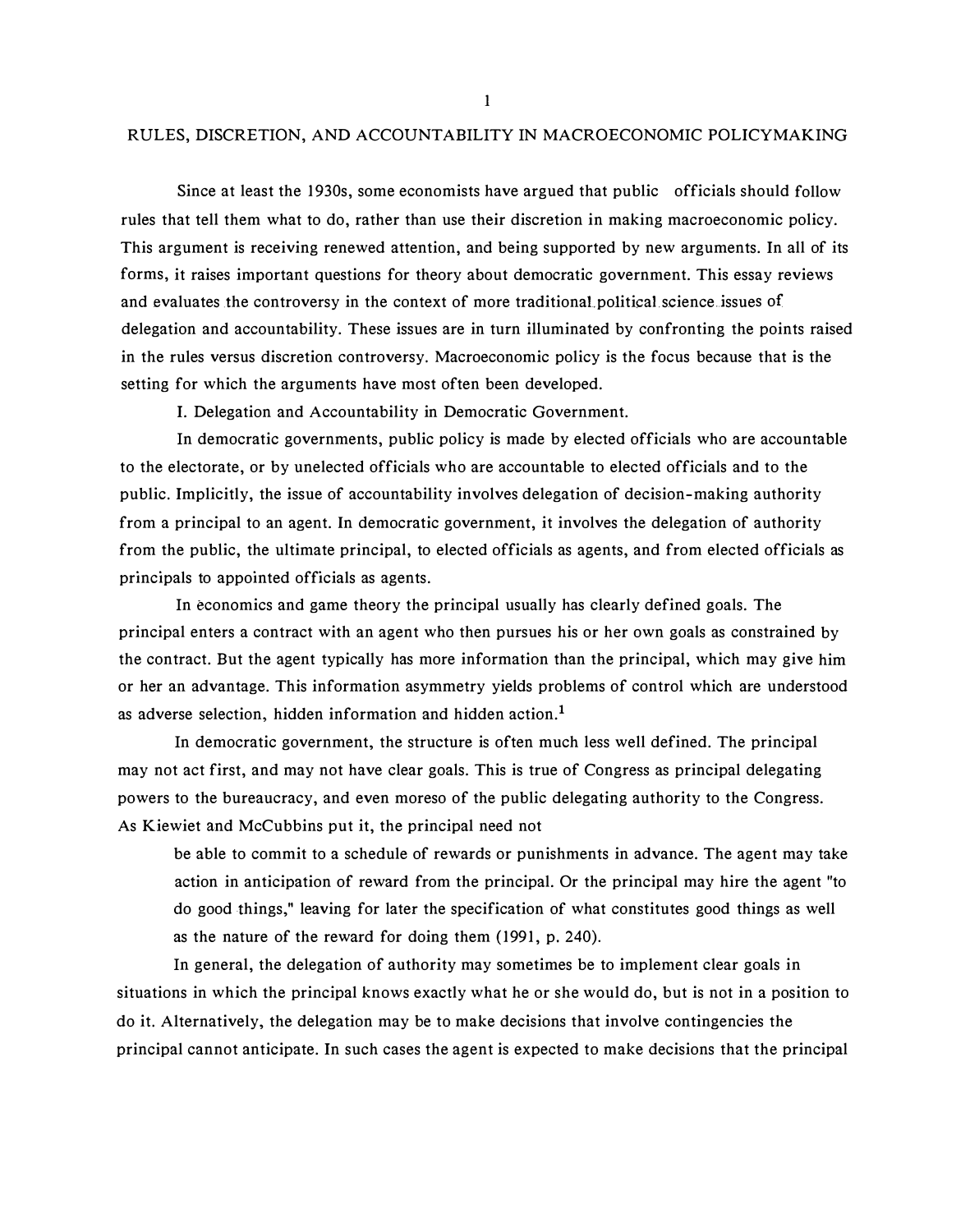"would have made" in the same circumstances. Sometimes the agent helps figure out what the principal wants when the principal does not know.

Accountability is a word that is widely used as if it needed no definition or clarification, but it is used in different ways. The meanings are usually clear in context, but the concept is so widely used that it deserves more careful analysis than I have found.<sup>2</sup> Elections are only one of the ways that contemporary institutions are designed to assure the accountability of public officials. The term accountability has at least two relevant meanings. One is to be. subject to the need to give account, i.e., to explain, report, or justify. The other is to be subject to sanction for inadequate performance, as in removal from office.

The need to explain, report, or justify is thoroughly incorporated into American political institutions. The Constitution provides that the President "shall from time to time give to the Congress Information of the State of the Union". Members of Congress report by mail and in person to their constituents on their activities and accomplishments. Court decisions are handed down in documents that explain and justify their content in terms of precedent and legal reasoning. The President and the Council of Economic Advisors issue annual reports describing the recent performance and future prospects of the economy, and explaining or defending the part their policies played therein.

All of these examples of accountability by giving account reflect the presumption that there should be good reasons for public decisions, regardless of whether the goals or standards are specified in advance. The examples vary in the degree to which the possible courses of action are expected to be constrained. In court decisions, statutes and precedents restrict and perhaps even define the nature of the decisions that can be made, limiting the discretion available to judges. In contrast, elected officials are often expected to be identifying new problems and taking new initiatives in ways that are not so constrained. Their reports are likely to be one-sided if not selfserving. Only the naive expect pure "objectivity" in these statements. They are designed to justify, to persuade, and to generate support. The standards to which they appeal may be narrowly defined, as in the case of courts or administrative agencies. Or they may be broad and subject to redefinition by the report itself, as in the case of legislators and elected executives.

The other kind of accountability is to be subject to sanction, such as removal for inadequate performance. All public institutions in American government provide that officials are subject to removal in one way or another.<sup>3</sup> The possibilities range from federal judges to members of the House of Representatives. Judges "shall hold their Offices during good Behavior", subject only to impeachment for serious misconduct. Members of the House, however must face an election every second year.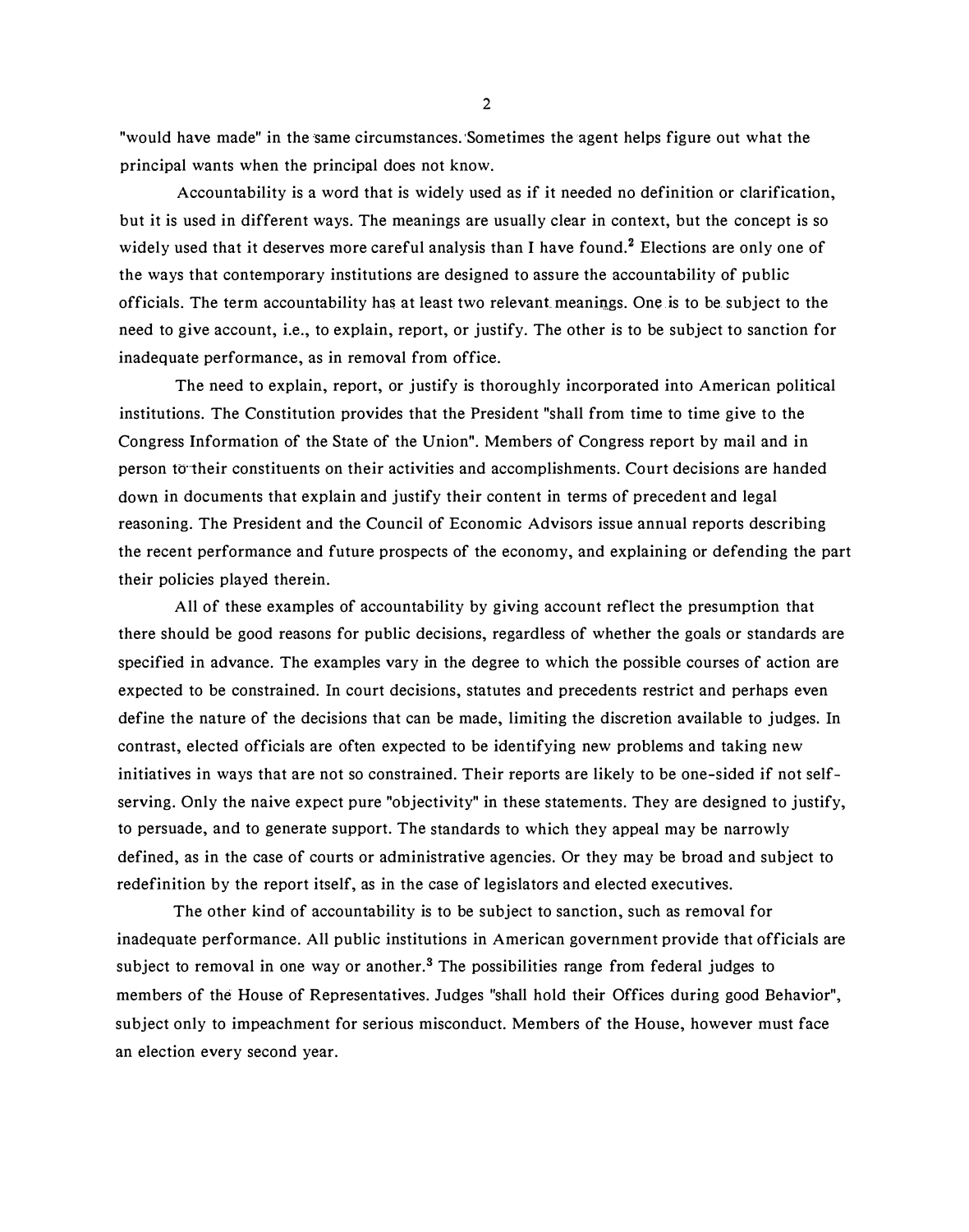These different institutional arrangements carry different presumptions about the burden of justifying continuation in office. In the case of judges appointed for life, there is a very heavy burden of argument on anyone who would remove one of them from office. Removal by impeachment implies extraordinary cause, and as a result of a trial-like proceeding. In the absence of such cause, continuation in office is simply the default. No positive action is necessary. Effectively this leaves enormous discretion in the hands of judges.

In contrast, the legislator does not continue unless actively chosen every second year. The burden is normally on him or her to make a case for re-election relative to a concrete and viable alternative. No rationale for removal is needed beyond the ability of some alternative candidate to demonstrate that he or she is more preferred than the incumbent as measured by counting votes. This is what Hanna Pitkin calls accountability as a formalistic view of representation (1 967, 55- 59).

Yet while periodic elections are the central institution by which some public officials are held accountable to the electorate, even the simplest elections have a complicated task. Even an election with only two candidates for a single office is simultaneously an institution of accountability for past performance and an institution of choice over future alternatives. The study of the politics of macroeconomic policymaking has produced analyses that emphasize each of these features. For example, the study of policymaking behavior that involves cycles on electoral periods highlights retrospective issues of accountability, whereas the study of policymaking behavior that involves differences between partisan alternatives emphasizes forward looking issues of choice. The standard of accountability for past performance is likely to be influenced by the attractiveness of the alternative and the clarity of the official's responsibility for performance.

But how can such accountability be defined? Performance can be assessed according to whether it measures up to standards regarding outcomes and results, i.e. outcome standards. Or performance can be deemed accountable according to whether it conforms to procedural standards. These might involve the process by which a decision is made, such as following a public hearing, or following a prescribed voting procedure. Or they might involve a process such as an election, in which the agent in the position of delegated authority might be removed. Political science often focuses on procedural institutions and procedural standards, like those in elections and courts. Economics is much more oriented to evaluating outcomes, such as interest rates, money growth, budget balance, output, inflation, and unemployment in relation to externally defined standards. In political analysis, outcomes are often considered to be validated by the procedures that produced them. Economic analysis offers external standards for outcomes that may provide a benchmark against which procedures can be evaluated.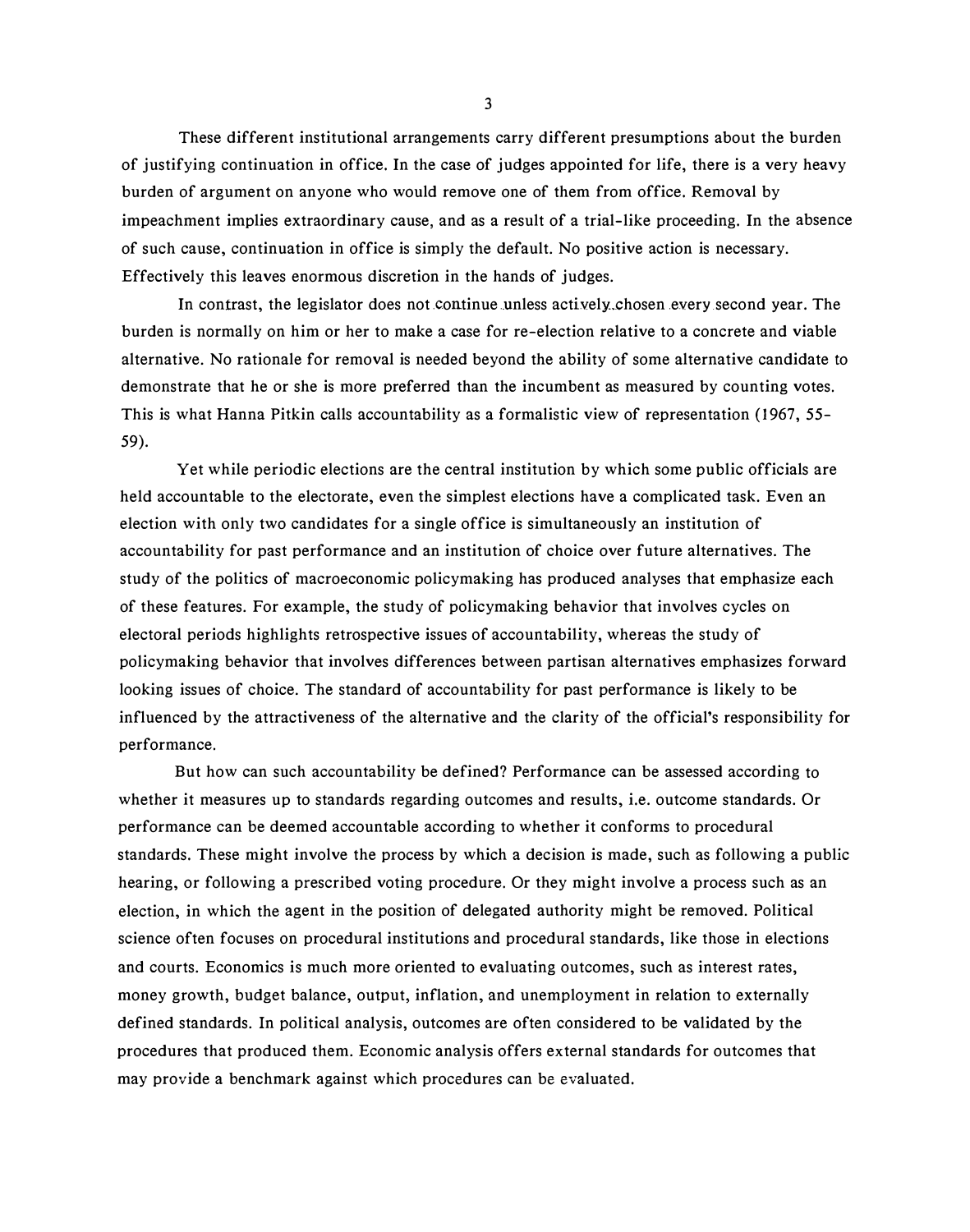If we use procedural standards to achieve accountability, the problem reduces to deciding what institutions or procedures are appropriate. For example, if the only standard for accountability is the capacity of an incumbent to secure a majority in a two candidate race, accountability may be achieved by definition. Incumbent victory or loss defines whether performance is deemed adequate or inadequate. However, such procedural standards for accountability are not always seen as adequate, as is indicated by the movement to limit the number of terms elected officials can serve. The case for rules rather than discretion in macroeconomic policymaking is a proposal to use outcome standards instead.4 Often the case grows out of a presumption that democratic institutions produce policy outcomes that are inferior to alternative possibilities, usually excessive public deficits or inflation.

II. Rules and Discretion.

How much discretion and latitude should public officials have in making decisions? Under the Constitution of the United States, the range of decisions by public officials on both the federal and state levels is not unlimited, but except for applications of the Bill of Rights, the scope of these limitations has become very narrow as a practical matter. Outside of constitutional law, there are other sources of the claim that rules should restrict the discretion of economic policymakers. The idea goes back at least to economist Henry Simons, who argued that "a stable framework of definite rules" should be designed to assure "a minimum of uncertainty for enterprisers and investors" (1936, 29). Milton Friedman has been a persistent advocate of similar ideas since the 1940s, and the case for rules is enjoying a resurgence in contemporary economics, based on the ideas of rational expectations and game theory.

This paper is meant to bring some of the arguments to the attention of the political science community.<sup>5</sup> Because of recent experience, they should not be totally unfamiliar. The Gramm-Rudman-Hollings law, which defined a mandatory schedule for reductions in the federal budget deficit, showed that there has been Congressional support for rules that would restrict the results of majority rule legislative policymaking. And the proposal that a balanced budget rule be placed in the Constitution has consistently received very extensive public support for several years. However, the energy behind most of the interest that contemporary economists have in rules derives less from dissatisfaction with policy outcomes, than from theory, specifically rational expectations and game theory.

There are four main sources of the case for rules that would restrict the discretion of public officials in macroeconomic policymaking. One hinges on the limitations of human intellectual capacities or the availability of relevant information. The second regards the goals of public officials and their vulnerability to inappropriate political incentives. The third depends on the possibility that even the most rational, informed, and public spirited officials will do things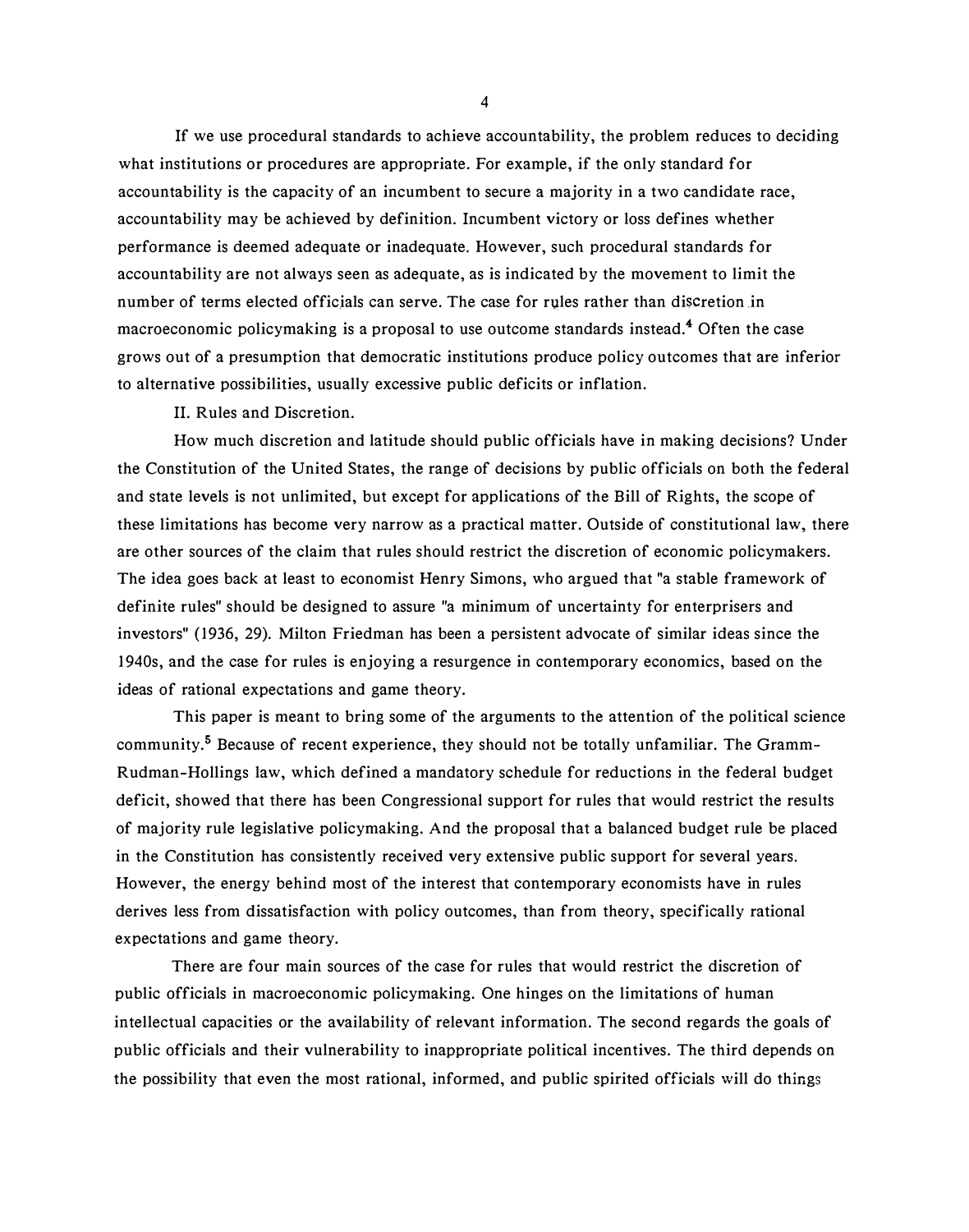that would be better constrained by rules. The fourth involves the implications of information asymmetries between policymakers and the public.

I. Limitations of knowledge and information. Milton Friedman has for decades been a critic of discretionary monetary policy, and an advocate of automatic policy. He is most closely identified with the proposal for a rule-based policy of a fixed rate of money growth, but his original proposal was different, and somewhat more complicated. In "A Monetary and Fiscal Framework for Economic Stability" (1948, 1953), Friedman proposed a four point plan integrating the two kinds of policy. He then advocated a 100% reserve banking system, and the elimination of discretionary monetary stabilization authority through all three major instruments: open market operations, rediscounting, and the setting of reserve requirements. His fiscal proposals were for a system of automatic stabilizers. These would involve some value judgments for public policymakers: to determine the levels of government expenditures on goods and services, and on transfer payments, and to determine the rates in a progressive income tax. The automatic stabilizers were to operate entirely through transfer payments and the income tax, which would fluctuate countercyclically with business cycles, while other public expenditures would be set in terms of long term values: "the community's desire, need and willingness to pay for public services" (1953, 136).

In this proposal, Friedman suggested a rule-based monetary policy that is quite different from the constant money growth with which he has become identified. In 1948 he proposed that the monetary authority would create or retire money automatically on a dollar for dollar basis to deal with a business cycle-induced deficit or surplus. Although this initial proposal would yield to a simpler proposal to be discussed below, both share his consistent rationale that there are serious limitations of our knowledge, indeed "ignorance about lags and about the fundamental causes of business fluctuations" (1953, 144), and that there are "long and variable" lags between policy action and economic response. In such a world, discretionary government action to deal with the business cycle is more likely to destabilize than stabilize. While Friedman acknowledged that even automatic stabilization might actually destabilize, he argued that it was less likely to do so than discretionary policy, because of the lag between "the need for action and the recognition of that need" (1953, 145). This early article did anticipate later observations by recognizing risks of "irresponsible government action and ... inflation" through explicit control of the quantity of money, and that the "principle of a balanced stable budget" might not be able to command effective consent (1953, 156).

In A Program for Monetary Stability, (1960) Friedman uses the same rationales of limited knowledge, and of long and variable lags between monetary policy actions and their consequences to argue in favor of a simple rule to guide monetary policy. Such a rule should offer a clear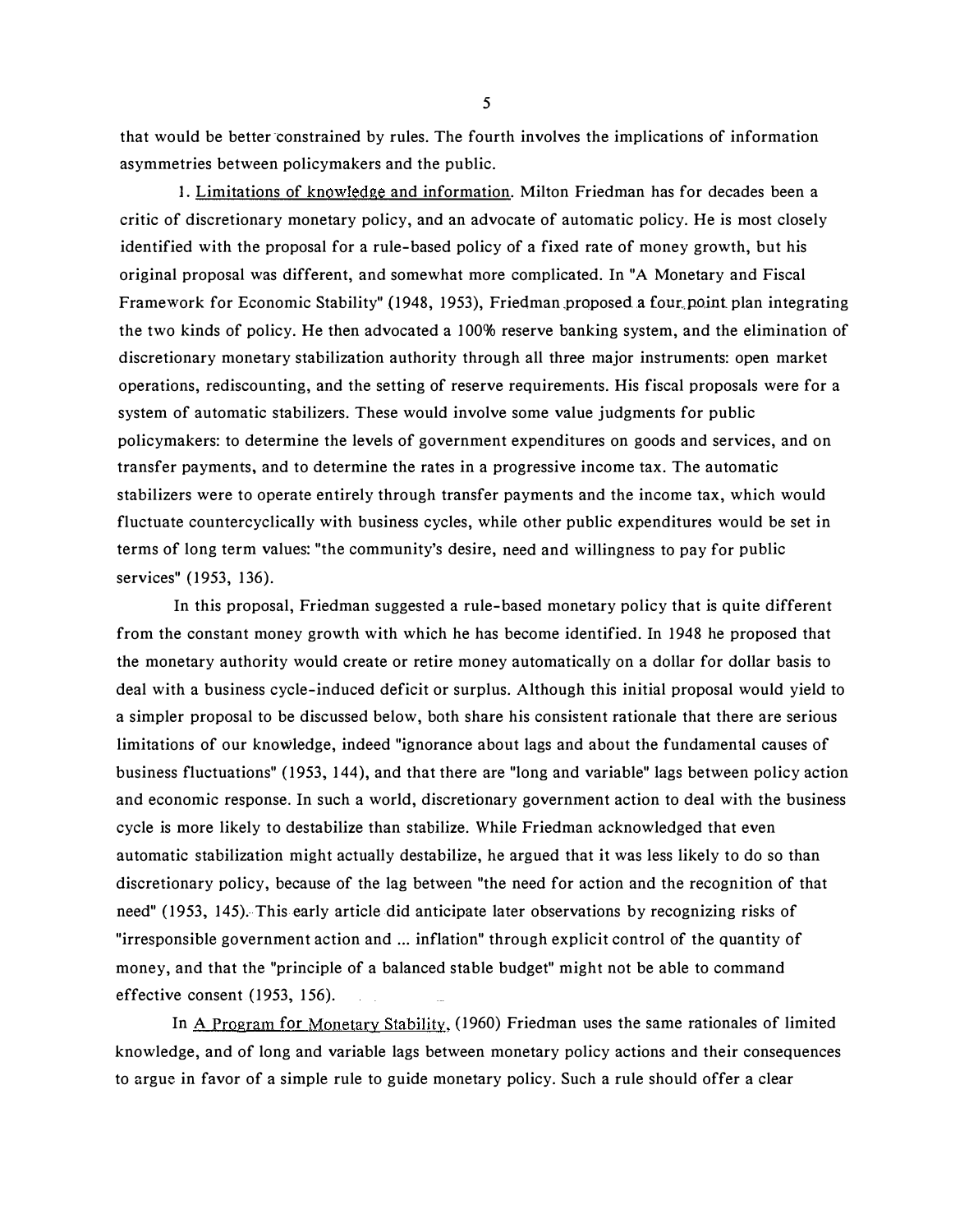criterion for measurement of performance, so that there should be no doubt about success or failure. Also, the performance indicator should be directly linked to the instruments that a policymaking body controls, so that responsibility for success or failure is unambiguous and cannot be shifted.

He rejects the price level as the appropriate criterion for performance, because "the link between price changes and monetary changes over short periods is too loose and too imperfectly . \_known .to\_maka.price .level stability .an objective and reasonably.unambiguous .. guide. to.policy" (1960, 87). Instead of the price level, Friedman proposes the money supply as the criterion for a rule. The money supply is much more directly under the control of the Federal Reserve, and they can much more reasonably be held responsible for its behavior. As he puts it, the Fed controls its own earning assets, which affect the money supply within limitations introduced by the behavior of other governments, the Treasury, banks, and the public. He proposes reforms that would eliminate those limitations (1960, 88-89).

By virtue of being simpler, and dealing only with the money supply, this rule would be more easily understood by the public, and less vulnerable to opportunistic tinkering than his previous proposal outlined above. Friedman argued that the simple rule of a steady four percent rate of increase in the stock of money would have avoided a series of mistakes made by discretionary monetary policy since the 1920s, and would have made for much better economic performance. The main alternative to the proposed fixed rate of money growth is "let the Federal Reserve System do it", which provides no well defined criterion for judging whether they have done well or badly (1960, pp. 93-98).

Friedman's argument depends heavily on identifying criteria for evaluating performance, and offers little for assuring enforcement. He does not say what would be done if the Fed failed to meet its targets, and he seems to expect that a clear rule would be substantially self-enforcing. In choosing between between something more important as a final goal and less controllable (like the price level), relative to something less important but more controllable (like the money supply), Friedman does not hesitate to choose the latter. However, even though this seems like looking for lost keys under the streetlight, the argument is more subtle. Given our lack of knowledge, and given a record in which discretionary policy is presented as destabilizing, following this rule for an intermediate target is presented as a better way to achieve feasible values of final goals than any known alternative.

In Capitalism and Freedom, Friedman adds a feature to his argument by making an analogy with the First Amendment to the U.S. Constitution.

Treating each case on the merits is less likely to provide effective and meaningful freedom of speech because of the nature of the shifting majorities of the moment. Even if it did, he contends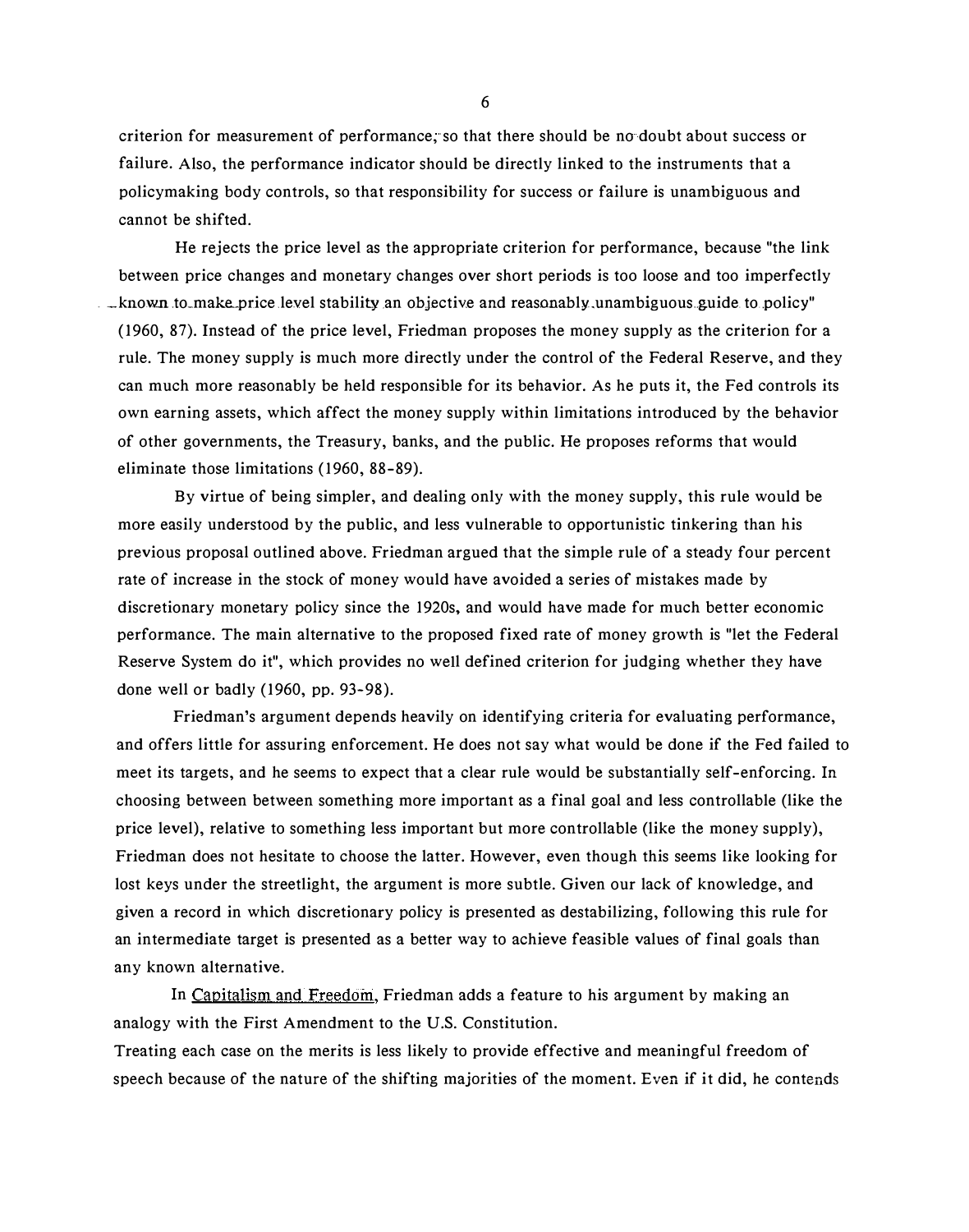that a general rule is preferable to doing what seems right in every specific instance on a case by case basis. A general rule "has favorable effects on people's attitudes and beliefs and expectations that would not follow even from the discretionary adoption of precisely the same policy on a series of separate occasions" (1962, 53).

In "The Role of Monetary Policy" (1968) Friedman explains why monetary policy cannot persistently control unemployment rates, and reiterated his arguments for a steady money growth . rule, emphasizing again the importance of lack of knowledge and \_the importance of having the monetary authority guide itself by magnitudes it can control, like the money supply, rather than those it cannot, like interest rates, prices, and unemployment.

The passage by Congress of Concurrent Resolution 133 in 1975 seemed to Friedman at the time as "perhaps the most important change (in the structure of monetary policy) since the banking acts of the mid-1930s" because it specified monetary aggregates as the Fed's immediate target, instructed the Fed to produce steady money growth in line with output growth, required the Fed to state its objectives in advance, and required that the Fed justify publicly any deviations from them (1982, 107-108).

Unfortunately, this acceptance of monetarist principles did not, according to Friedman, change behavior. Fed reports to Congress have, he says, a "common script". When things go well, the Fed takes full credit. When things go badly, limited powers and unpredictable external events are blamed. "The statements of general principles and desirable policies are always excellent ... The explanation of defects in past performance is always ad hoc and exculpates the Fed" (1982, 115-116). In effect, Friedman is saying that accountability by "giving account" is unsatisfactory and inadequate. Implicitly he is suggesting that self-imposed rules may not be self-enforcing.

Friedman's recent observations have moved in the direction of strengthening incentives and enforcement mechanisms, and in the direction of accountability by being removable for poor performance. In Free to Choose, he uses the analogy of alcoholism to explain why money growth continues to be too fast, and he proposes a constitutional amendment to add stature to the proposal of a fixed rate of monetary expansion (1980, 270, 307-8). In his 1981 Money, Credit, and Banking Lecture, he raises and dismisses as unfeasible the possibility of requiring Fed Governors to submit resignations in years in which money growth exceeded targets, and suggests ending Fed independence by putting it in the Treasury or under direct Congressional control (1982, 117-118). (In my terms, this would be a move in the direction of increasing accountability.) In Tyranny of the Status Quo, he presents the constitutional amendment and the proposal to put the Fed under the Treasury as alternatives that are each preferable to things as they are (1984, 100-101).

In general, Friedman's arguments do not depend on perverse motivations or lack of rationality of public officials. They hinge on limitations in the capacities of even the most fully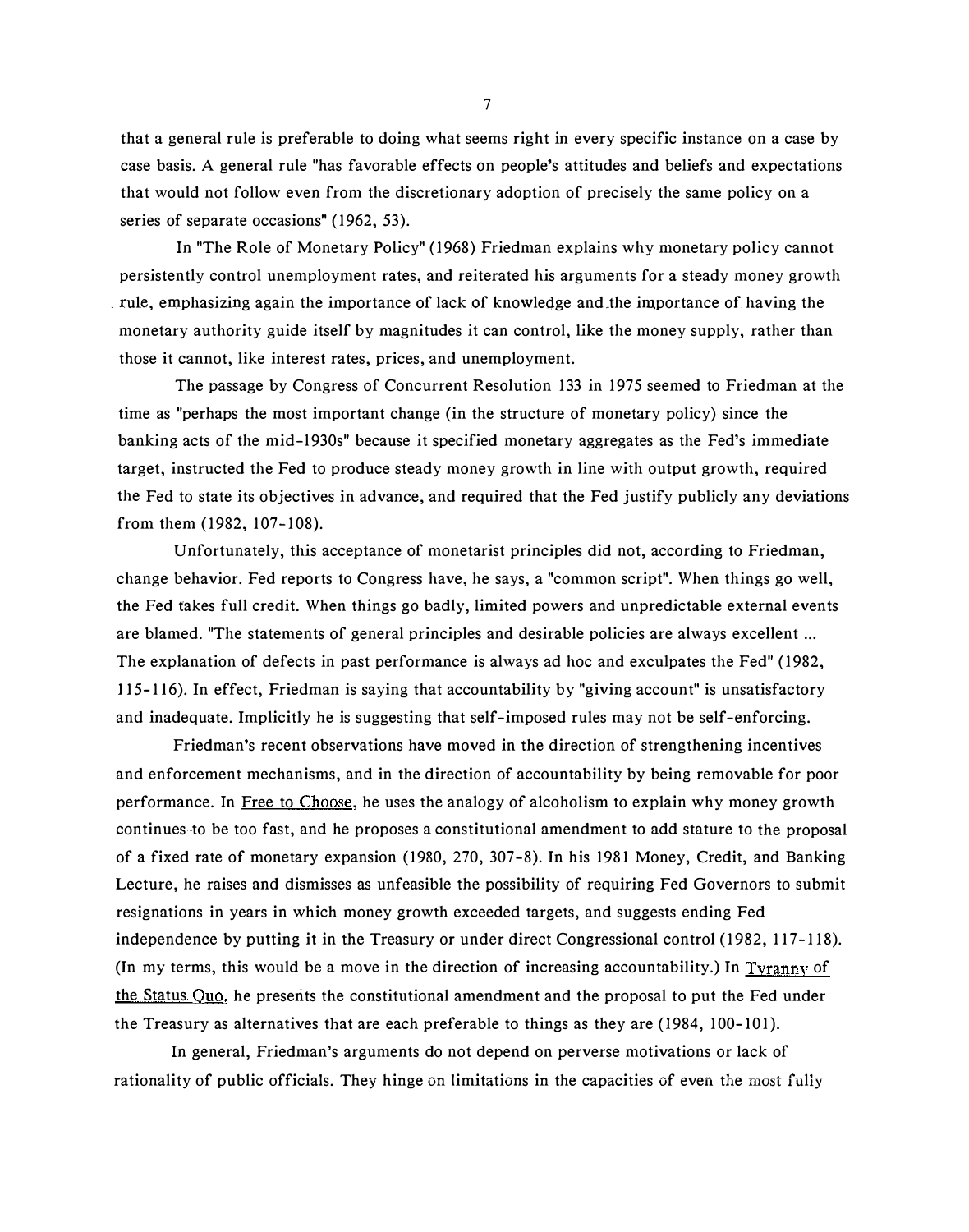informed and public spirited agents to foresee and control.<sup>6</sup> In such a world this argument for rules seems to be designed to convince public-spirited policymakers that they would be better off in their own terms if they would follow rules. Friedman seems to have expected that this point, once accepted, could be self-enforcing.

Even though Friedman's case for rules does not hinge on an explicit theory of perverse discretionary political behavior, his supporting arguments include a litany of cases in which discretionary mistakes could have been avoided by a rule. Coincidentally, while Friedman is not personally associated with theory or research on electoral cycles in economic policy, his presidential address to the American Economic Association (1968) was an early articulation of a theory of economic behavior that became the basis for the seminal modern article on "the political business cycle" (Nordhaus, 1975).

2. The goals of public officials and the limitations of the political process. Traditionally, the analysis of macroeconomic policymaking has assumed, as Friedman implicitly does, that public officials were public spirited rather than selfish, and that the political process was an adequate means of providing accountability, or at least not a source of perverse incentives. Economics has often treated the generic policymaker as a "benevolent dictator", maximizing some conception of public welfare. The political process has often been treated as exogenous, and not modelled or subjected to economic analysis.

This view is at odds with another characteristic of economics: the assumptions that individuals are rational, and that rational individuals are selfish utility maximizers. The subdiscipline of public choice has applied this presumption to policymakers as well as to economic agents. No-one is more closely identified with this view than James Buchanan, who, with his colleagues, develops it into an argument for constitutional rules in general, and for rules rather than discretion regarding macroeconomic policy in specific.

Buchanan's arguments are based on two components: a modern view of government as Leviathan, and a view of the limitations of the political process. The term Leviathan of course evokes Hobbesian images of authoritarian and unaccountable government, but Buchanan is explicit in arguing that "Democracy may become its own Leviathan unless constitutional rules are imposed and enforced" (1975, 161).

In The Power to Tax, he and Geoffrey Brennan explicitly reject models of government as benevolent despotism and as constrained by median voter preferences. Even democratic government is seen as monolithic and malevolent or indifferent, rather than benevolent. These presumptions are defended less as a description of reality than as a way of anticipating what might occur, and as a way of recognizing "inherent tendencies" (1980, ch. 2).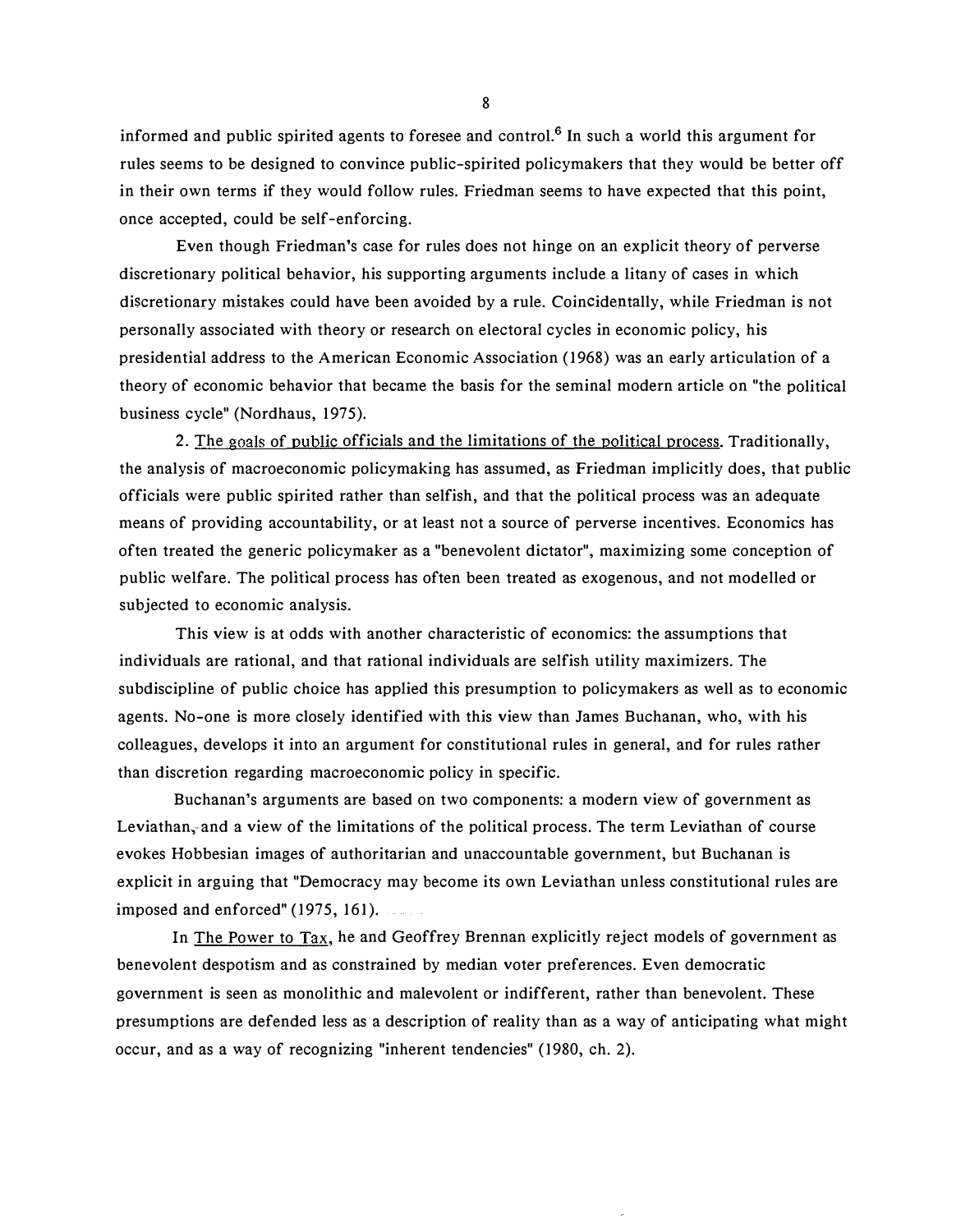Just as government is not inherently benevolent, the political process is not an effective instrument of accountability.

Specifically, we assume that the political process ... is not effectively constrained by electoral competition as such, and that the electoral process can appropriately constrain the natural proclivities of government only when it is accompanied by additional constraints and rules imposed at the constitutional level (Brennan and Buchanan, 1980, 15) .

... This is because some principles, like property rights, are too important to be subject to majority rule, because of well known arbitrary features of majority rule, and because "the broad brush of history" regarding growth of government suggests that the normal electoral process has not kept government power "within acceptable bounds" (ibid., 17-26).

Buchanan's most explicit arguments about the limitations of the political process in a macroeconomic context are in Democracy in Deficit (1977), with Richard Wagner, a critique of Keynesian economics as implemented in a democratic political system. Before Keynesian economics became politically acceptable, norms of budget balance assured that increases in public expenditure would be covered by increases in taxes. Such a connection helped assure that the demand for public expenditures would be constrained by an accurate assessment of their price, and a public budget could be seen as a fair reflection of what a majority preferred to the private goods sacrificed through taxation.

However, Keynesian rationales for deficit spending to stimulate the economy out of a recession undermined these norms, and made unbalanced budgets politically acceptable. The consequence was a fundamental asymmetry in political incentives. In electoral politics, a surplus and a deficit are fundamentally different. The immediate impact of a deficit is to permit a given level of public expenditure without covering its cost in taxation. This creates immediate benefits of lower perceived prices for publicly provided goods, and no immediate adverse consequences. Conversely, a surplus means higher perceived prices for publicly provided goods and services, and foregone private consumption that implies adverse results without immediate benefits. Buchanan and Wagner find that these powerful incentives make it almost inevitable that stabilization policy will be applied asymmetrically by being biased away from budget surpluses, and towards deficits.

A Keynesian fiscal remedy for a recession is to increase public expenditures or to cut taxes. Either choice is politically attractive in its own right. However, when there is no such stabilization rationale for a deficit, the political incentives for lower taxes or higher expenditures remain, without being constrained by the balanced budget norm. If there is a stabilization rationale for increasing taxes or cutting expenditures, it is likely to be resisted by the same forces that supported the opposite course of action.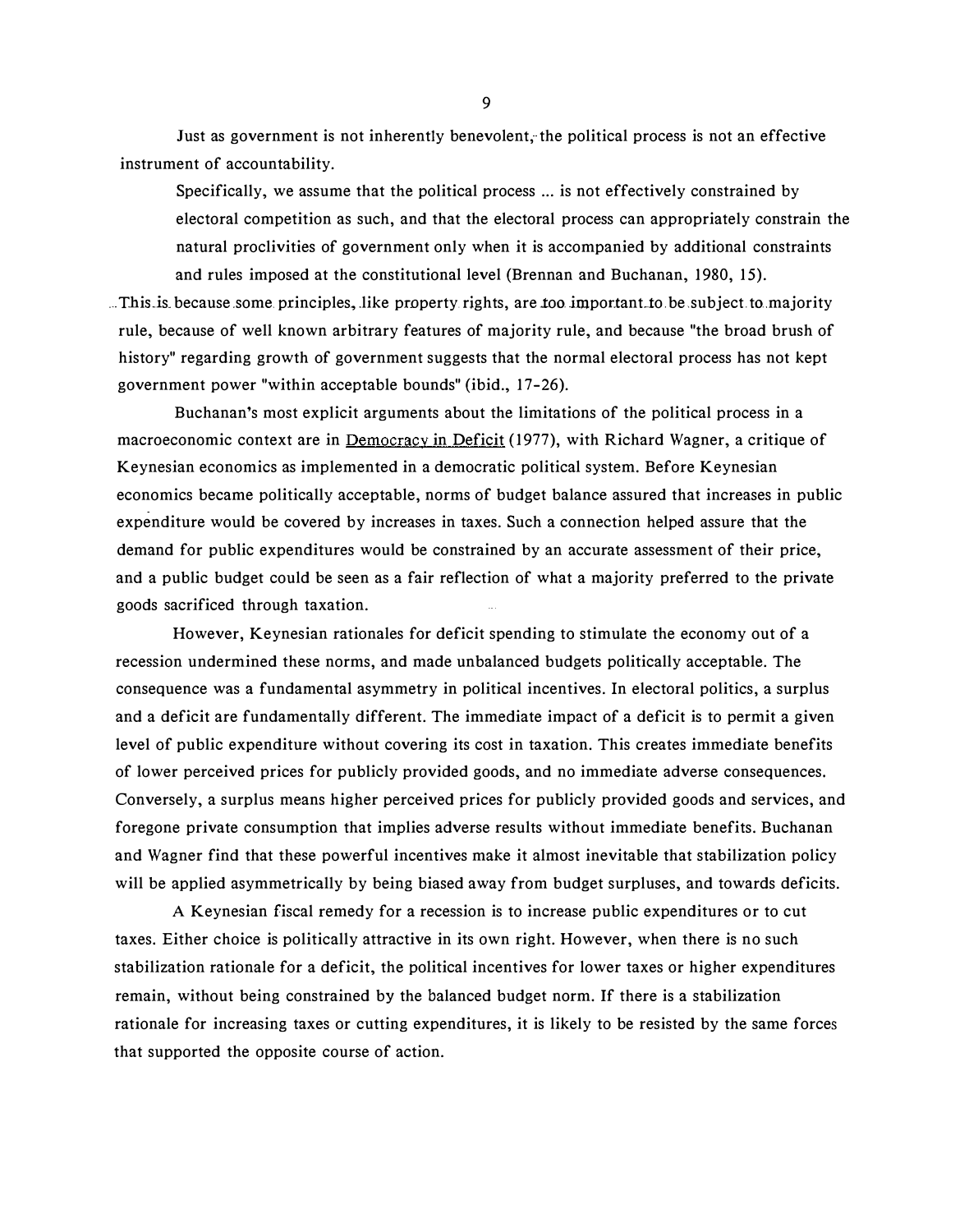Monetary authorities may also be involved. A politically insulated monetary authority could decline to accommodate government deficits with growth in the money supply. Such a stance would leave the long term consequences of the asymmetry as merely "a regime of budget deficits, a biased increase in the rate of growth of the public sector, a regime of unduly high interest rates, and a slowdown in the rate of private capital formation (Buchanan and Wagner 1977, 113). However, if the monetary authority responded to political pressures with increases in money growth in order to accommodate the deficits, inflation will be an added consequence of the Keynesian policy regime.<sup>7</sup>

To deal with the asymmetry in the incentives of fiscal policy, Buchanan and Wagner have proposed a rule in the form of a constitutional amendment that would limit the discretion of public officials to create federal budget deficits under most circumstances (1977, ch. 12). Elsewhere, Brennan and Buchanan advocate a "monetary constitution" as well. They are less concerned with the specific form of monetary rules than with establishing the principle that some form of rules is superior to existing discretion in monetary policy (1982, 58-65).

Buchanan and his colleagues write on a broad philosophical level and concentrate on establishing the principle that rules should guide policy. Much of the inspiration for the theory seems to come from the central idea of applying economic principles to the understanding of political behavior, but the arguments are complemented by reference to undesirable policy patterns that are explained by analysis of political motivations in an environment that is not constrained and structured by rules. They do not emphasize, as Friedman does, limitations in our understanding of the economy or its unpredictable nature. Ironically, in spite of their expectation that public officials will follow selfish incentives rather than publicly oriented goals, they pay little attention to issues of enforcing the rules they suggest.

3. The time consistency problem. Perhaps the most prominent basis in contemporary economics for an argument for rules and against discretion is called the time consistency problem. The general point is that a policy that may be the best thing to do in general may not be the best thing to do at a particular time. Two intuitive examples have to do with policy towards terrorism and patent policy. A good general rule is not to negotiate for return of hostages, because to do so adds to the incentives for terrorists to take hostages. However, once they are taken, there are powerful incentives to negotiate for their release. Similarly a policy that allows inventors to secure monopoly profits for some time is desirable as a way to encourage innovation. However, once a product, such as a drug to treat AIDS, is invented, there are incentives for policymakers to allow competition, in order to bring the price down. The time consistency problem is modelled as a repeated game.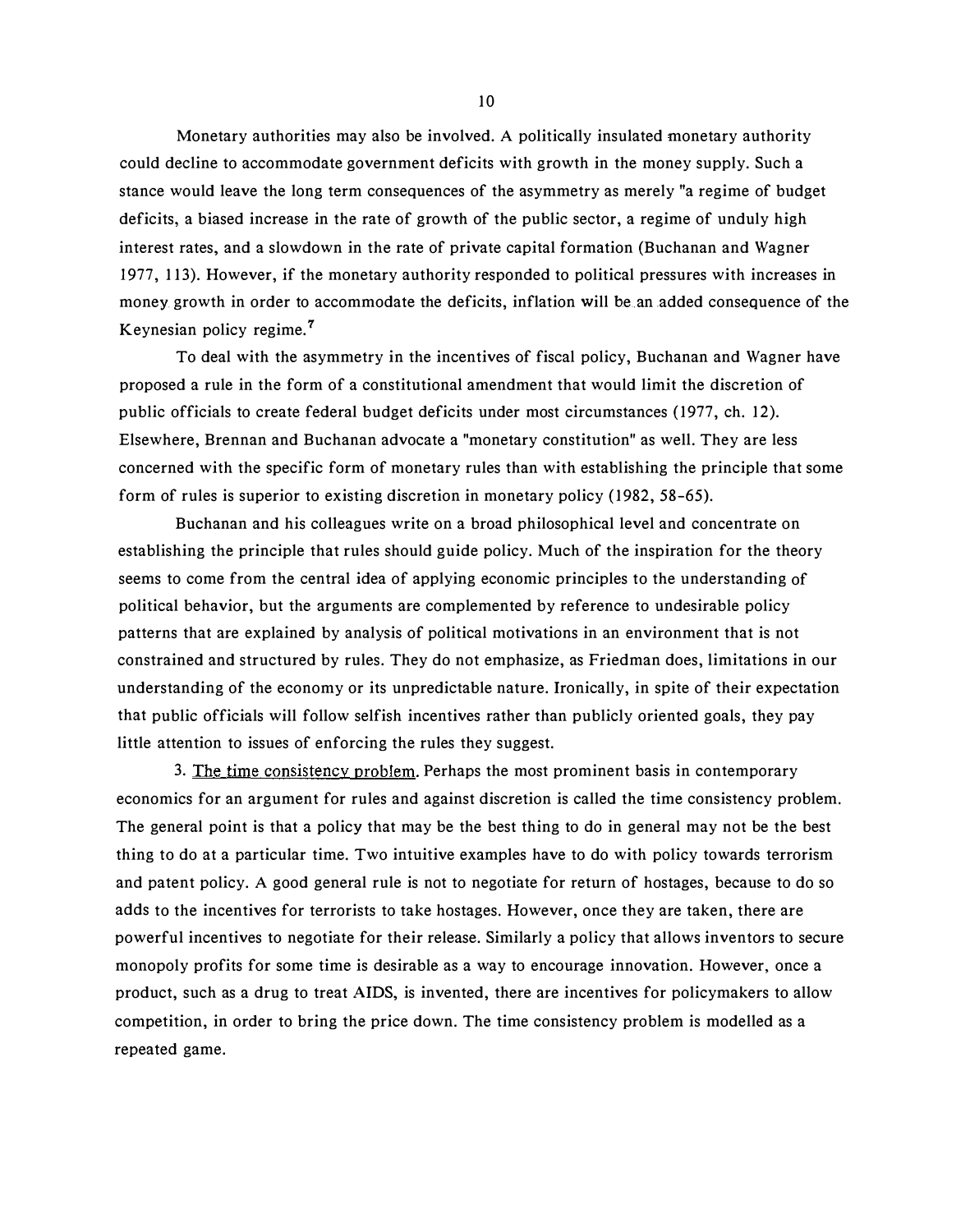Barro and Gordon (I 983) developed the argument, introduced by Kydland and Prescott (1977), that this idea might be relevant to macroeconomic policy. The argument does not depend on either the lack of knowledge highlighted by Friedman, or on the conflict of interest between government and the public highlighted by Buchanan. Indeed, it assumes a high degree of knowledge and rationality for both policymakers and publics, and a basic congruence of interests between them. The basis for the macroeconomic application is a mixed motive, prisoners' dilemma type interaction between the public and the government.

A central feature of the extensive literature building on this problem is the assumption that the government, i.e. the monetary authority, wants to stimulate output beyond its equilibrium growth rate. This rate, which corresponds to the "natural" rate of unemployment, is that which exists when inflation is equivalent to expected inflation. Without this goal, which is not necessarily at odds with the public, this particular version of the argument for rules collapses.

Why would the government want to stimulate the economy beyond the rate that can be sustained without inflationary surprises? The stated rationale is that the equilibrium output is too low from the point of view of general social welfare. The reason is usually either labor market distortions, such as unions or minimum wage laws, or a tax system that creates other distortions that have a similar effect. As Canzoneri (1985, 1058) points out, a first best solution to these problems would be labor legislation or fiscal policy reform. This literature does not document the assertion that governments try to stimulate output in this way, or for this reason.<sup>8</sup>

Still, once the assumption is made, interesting theoretical results emerge in a world characterized by rational expectations and an expectational Phillips curve. The public determines wages on the basis of expected inflation, knowing that the government wishes to expand output with an inflationary surprise. But if the public expects the inflation producing spurt in money growth, both the public and the government lose. Neither side wants the inflation that results, and, since the inflation is expected, it does not generate the increase in output that the government desires. The time consistency problem emerges because the government wants the public to think that it will not inflate. But if it were to succeed in creating that expectation, it would create an inflationary surprise in order to produce a desired increase in output. As several of the contributors to this literature have pointed out, a solution to this problem is a rule, such as a committment to a constant money growth as an alternative to discretion.

The basis for this argument for rules is much less intuitive than those of Friedman and Buchanan. Indeed, it might be characterized as artificial and contrived, especially to those not familiar with contemporary macroeconomics. However, the time consistency literature has important strengths not present in the previous two arguments: it includes explicit state of the art models of the macroeconomy, and it does not assume that the establishment of a rule will be self-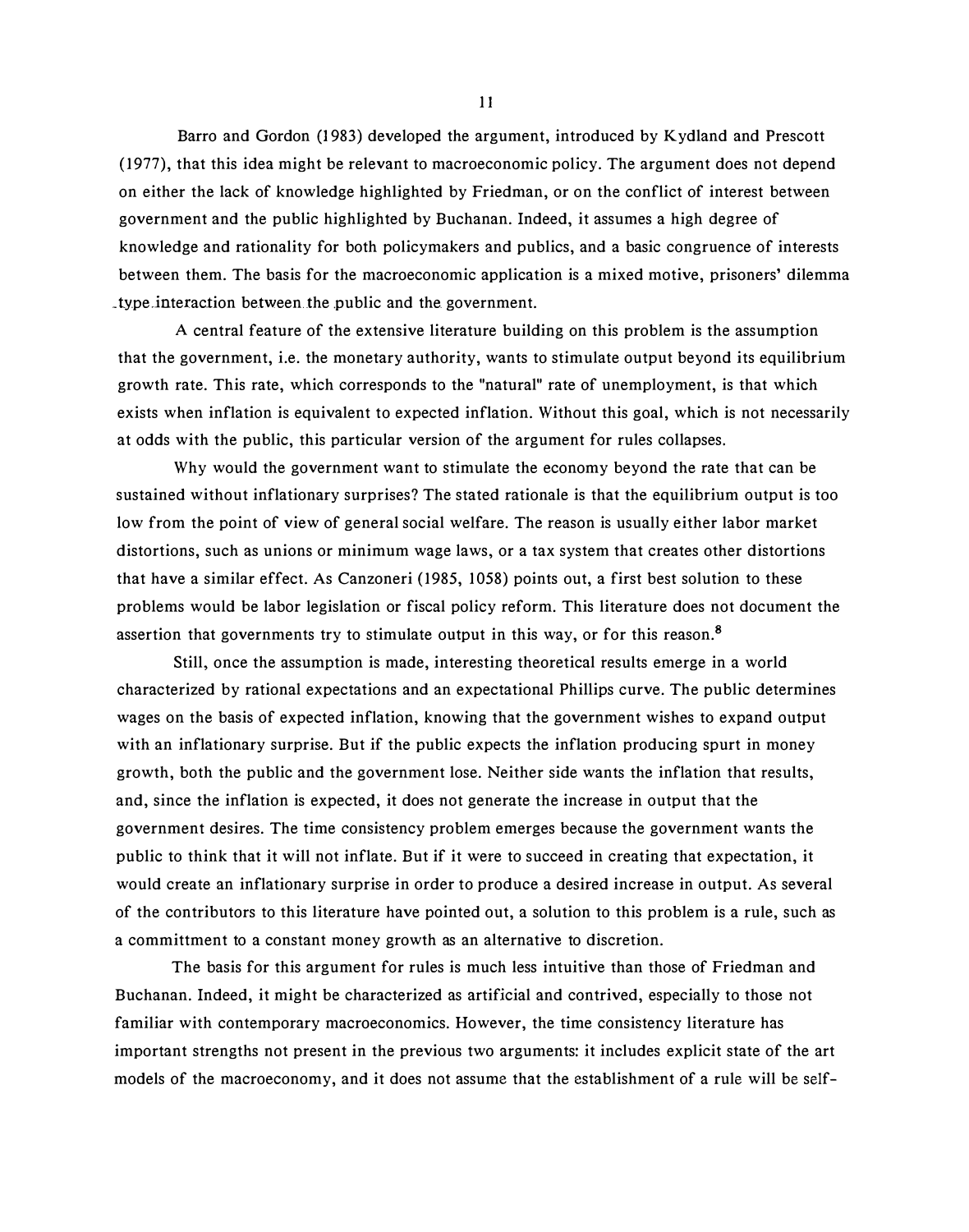enforcing. Rather it considers at length the structure of incentives for public officials to follow or deviate from a rule. It introduces the concept of reputation as a possible incentive to follow rules.

Even though policy under a rule is better than policy under discretion, the policymaker has an incentive to cheat given the expectation that he or she will follow the rule. However, cheating undermines the credibility of the reputation for following a rule. Barro and Gordon (1983) show that for the ideal rule with an inflation target of zero, the value of the temptation to cheat will exceed the enforcement value of lost reputation given a positive discount rate. However, they show that reputational forces may be sufficient to support self-enforcing rules for positive rates of inflation that are lower (better) than the discretionary equilibrium.

Ironically, the possibility of maintaining such desirable reputational equilibria may be hindered, rather than helped, by periodic elections, the main institutional basis for assuring accountability of public officials in a democracy. The reason is that elections eliminate the unlimited time horizon on which the reputational equilibria depend (Barro 1990, 15-16). The possibilities of repeated election, and of parties rather than individuals developing reputations, however, might lengthen the time horizon.

Scholars have investigated the behavior of models in which the public officials are of different types. Backus and Driffil (1985) analyze the behavior of policy when the public does not know at first whether a government is hard nosed or "wet", and must learn by observing its behavior. Alesina (1987) analyzes policymaking under rules and discretion when there are two parties with differing clienteles and objectives, and characterizes reputational equilibria for each party.

While this literature contrasts pure discretion, reputational equilibria, and binding commitments to an optimal rule, it says rather little about how binding commitments might be enforced. Furthermore, as it recognizes that the world of stabilization policy is stochastic rather than deterministic, it raises some questions that undermine the case for simple rules and move -arguments in the direction of discretion. For example, Canzoneri (1985) has addressed the possibility that, although noncontingent rules may effectively deal with the time consistency problem, they may deny the policymaker the capacity to deal with disturbances such as supply shocks, and to stabilize output. He identified a tradeoff between the discretion needed for effective stabilization policy, and the rules needed to deal with the time consistency problem. Alesina (1987) extends this issue into a world in which parties have different objectives.

In a world of stochastic shocks to the macroeconomy, the desirability of simple, noncontingent rules might give way to more complicated rules in which given actions are contingent on the state of the world that is observed. Given all of the contingencies, such rules might become very complex.<sup>9</sup> Alesina shows that the preferability of a contingent rule to a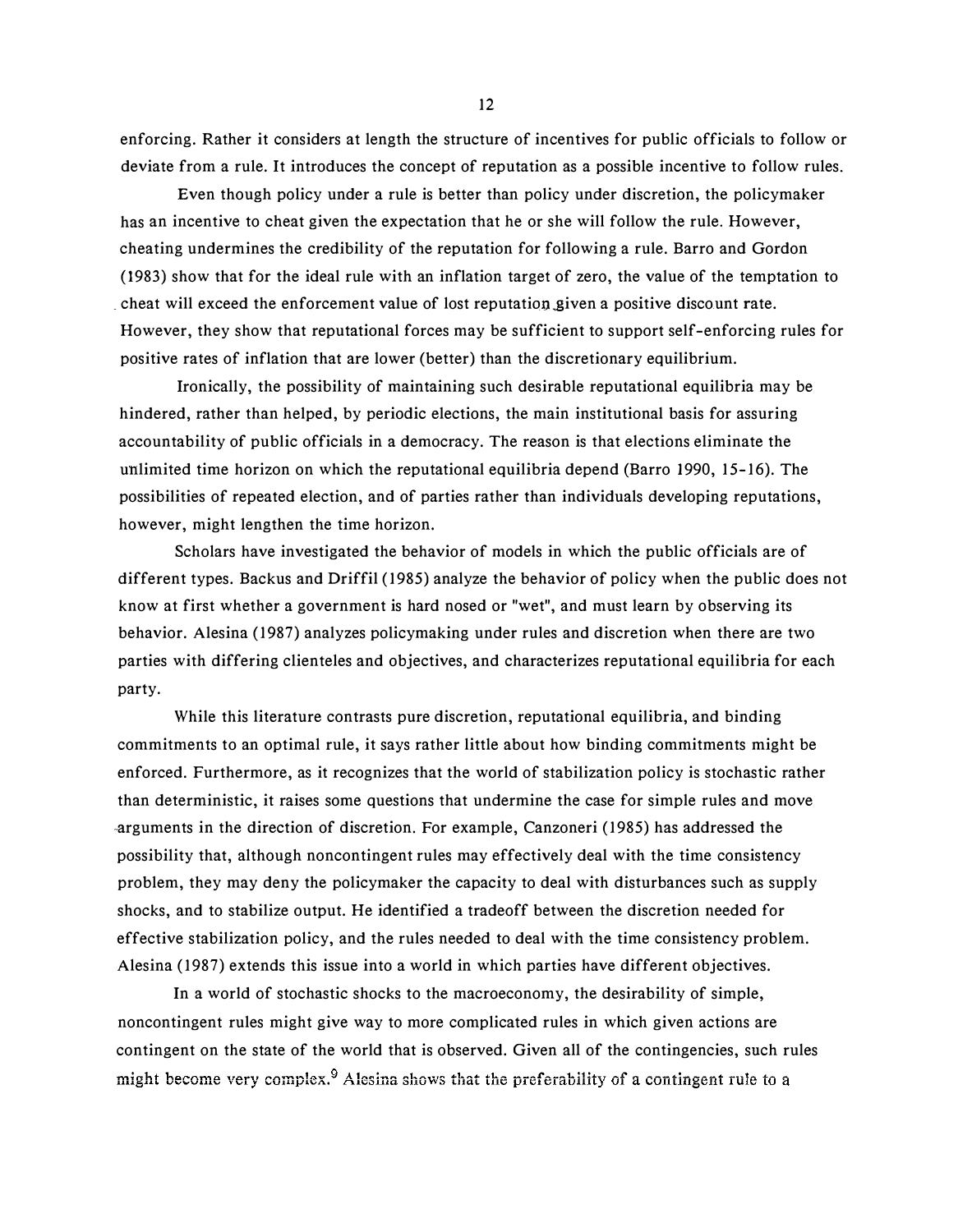simple rule depends on the size of the shocks to the economy, and on the relative concern with price versus output stabilization:

This argument may rationalize why economists have disagreed about the relative merits of rules versus discretion: even if economists and policymakers agreed on the description of the economy (and they probably do not!) they still disagree on the issue of the superiority of "simple rules'', because the relative weights in their objective functions may be different (1987, 20).

This suggests that the choice of rules is a matter of political values and preferences as well as objective analysis.

The time consistency literature largely sidesteps the possibility of a conflict of interest between policymakers and public.<sup>10</sup> While it readily incorporates a view of the economy as stochastic, for it, the stochastic nature of the economy undermines the case for rules, rather than being the basis for it, as it is with Friedman. Of the three cases for rules we have seen so far, it is the one that is most sensitive to the question of whether or not rules will be obeyed.

4. Asymmetric information. Cukierman and Meltzer (1986) place the issue of rules and discretion in a broader context of information asymmetry between policymakers and the public in a stochastic world that does not depend on the time consistency problem. They identify conditions under which rules may be superior to discretion, but suggest that enforcement problems may not be solvable.

Cukierman and Meltzer contrast government as benevolent planner with government motivated by the desire for re-election. The task of the government is to maximize welfare by setting policy instruments in a way that corresponds to stochastic disturbances, for which it has superior information. In this world, flexibility is important, so that decisions can be made with maximum information. Since the best decisions are contingent on the nature of the shocks observed, any policy rule must be contingent, unlike most of those suggested in the previous sections. The optimal rule is a contingent one that simply describes what the benevolent planner would do under discretion.

If government officials were benevolent planners (as economists used to assume), such rules would be redundant. Ironically, however, periodic elections, a central institution of government accountability, may themselves provide incentives to deviate from optimal policy. The reason is that the best policy is defined in terms of appropriate settings of policy instruments, given information about shocks. But for the final period the public only observes performance, rather than the shock and the government response. The government maximizes its prospects of re-election by optimizing performance just before the election, even at the risk of sacrificing post-election welfare for pre-election welfare (Cukierman and Meltzer, 1987, 373-377).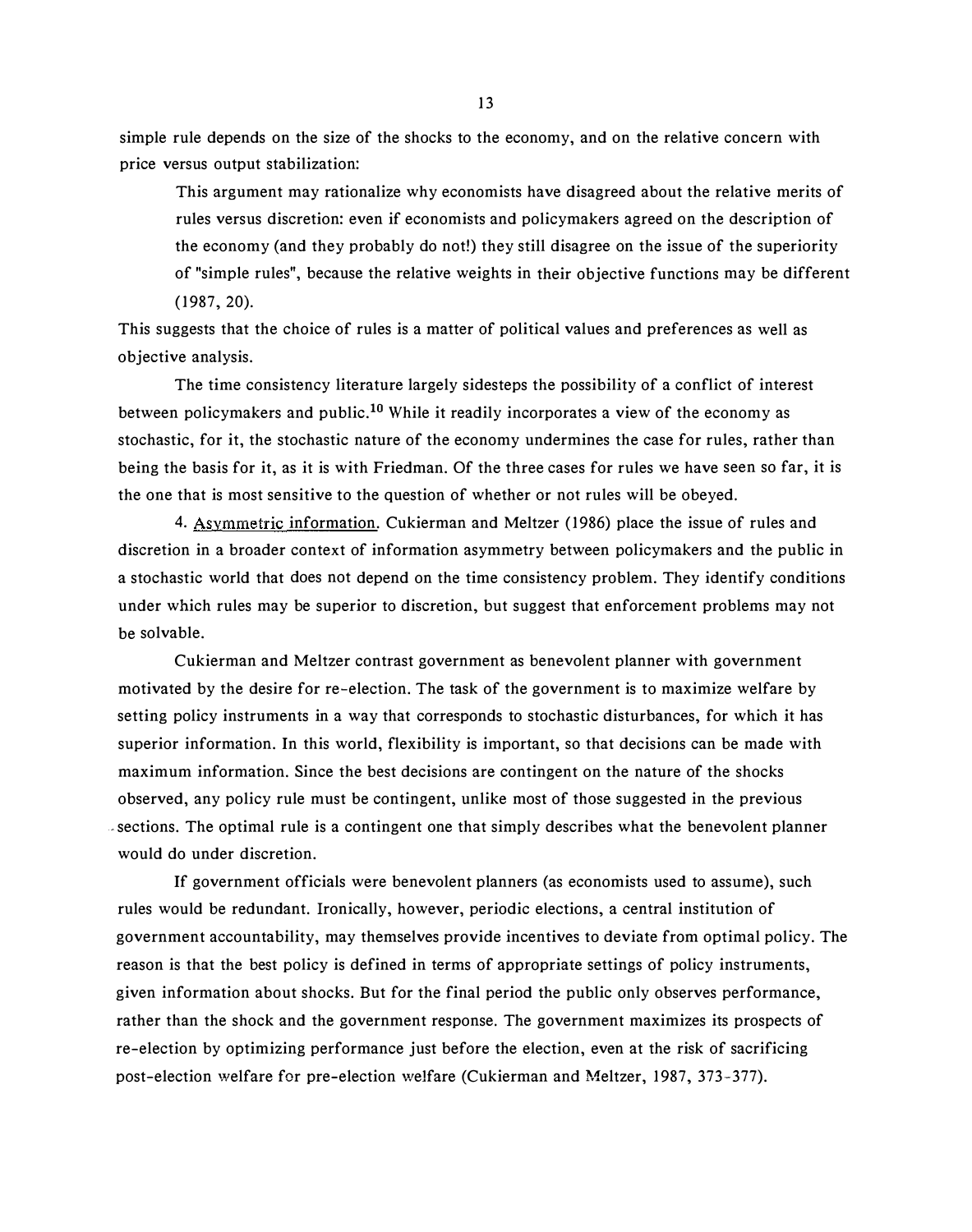When the public uses realized welfare during incumbency as the criterion for the evaluation of future performance of the government, maximization of the likelihood of being elected is incompatible with the maximization of social welfare. The loss of social welfare is directly traceable to the existence of periodic democratic elections, so we have called it "the cost of democracy" (1986, 377).

Even though a contingent rule that duplicates the discretionary actions of the benevolent ... planner could improve policy, it cannot be enforced in the world described, because only the government has the information in time to see that it is followed. In order to enforce the rule, the enforcement authority must have the same information as the government. If the public has the same information as the government, the problem does not arise. If the public does not, we seem to have returned to Plato's problem of "who will guard the guardians?" Cukierman and Meltzer have identified a paradox of democratic government. In a simplified world involving stochastic shocks demanding government response and information asymmetries between public and government, elections themselves have a welfare cost relative to the best possible decisions. Furthermore, rules to require such decisions are unenforceable.

With Cukierman and Meltzer, the case for rules seems to unravel. For them, the divergence of motives between public officials and the public is (ironically) introduced by the existence of periodic elections. For them, the stochastic nature of the economy does not so much either make or undermine the case for rules as it does in the other arguments. In their analysis the existence of shocks is the main basis for an information asymmmetry between public officials and the public, and this asymmetry is the reason rules cannot be enforced.

III. Rules, Discretion, and Accountability.

The first two rationales for rules (those associated with Friedman and with Buchanan) were guided by a mixture of theoretical premises and of dissatisfaction with patterns of outcomes. Some of the contemporary efforts to impose policy rules reflect an attempt to deal with dissatisfaction with public policymaking that is congruent with these rationales. These efforts attack problems of the accountability of public officials by specifying in advance what the officials should do. Concurrent Resolution 133 of 1975 allowed the Fed to define its goals in terms of rates of money growth chosen in advance. The Humphrey-Hawkins Act of 1978 defined the goals in terms of inflation and unemployment. The Gramm-Rudman-Hollings Acts of 1985 and 1987 defined them in terms of budget deficit targets.

Only Gramm-Rudman-Hollings involved enforcement mechanisms (the sequester), and the targets defined in all of these "rules" have been regularly and widely missed, in spite of the fact that the officials who were responsible have been accountable in both of the ways identified above. (The Economic Report of the President and the reports and testimony of the Federal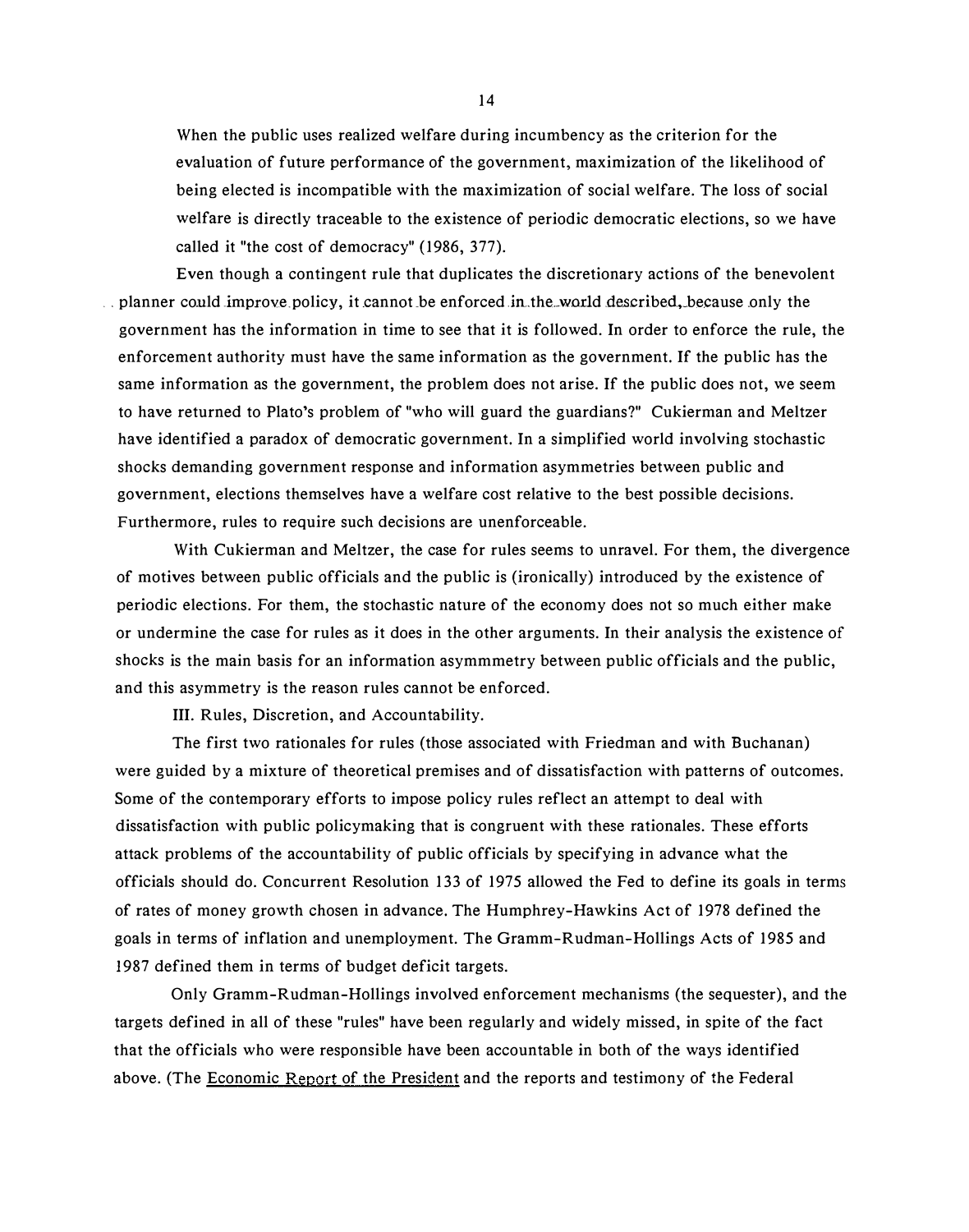Reserve chairman reflect accountability in the sense of explaining, reporting, and justifying. The President and members of Congress are subject to removal in periodic elections.) The movement to limit Congressional terms reflects dissatisfaction and frustration with both forms of accountability, such that officials would have to leave office at a certain point, regardless of their performance.

The last two rationales for rules were driven by theoretical concerns that are prominent in contemporary macroeconomic analysis more than by a reaction to dissatisfaction with public policy. Although these rationales respond less to specific public problems, they are very instructive in identifying the difficulties of choosing and enforcing rules. This contemporary theory offers great potential for further understanding of these issues. In general, macroeconomic theory is a revealing area in which to study issues of discretion and accountability because it is rich in theories about how the world works, and how political choices can affect outcomes.

Yet the economic analysis brings us back to concerns that are even broader than economic theory. Philippe Nonet (1980) identifies accountability and responsiveness as two conflicting demands of purposive action. When we empower officials to reason from purpose (as we typically do with elected officials and independent central bankers), "we deliberately permit decisions that elude criticism and justification and thus allow a large measure of unaccountable or discretionary authority" (273). Borrowing the language of statistics, Nonet identifies Type I error as inappropriately departing from authoritative policy, or opportunism. This is the problem that the rules we have been discussing is designed to solve. However, efforts to avoid Type I error run the risk of Type II error, which involves uncritically and inappropriately adhering to authoritative policy, or formalism (277-278). This is the risk that following the rules will be at the expense of the achievement of broader purposes when that risk is not anticipated in the formulation of the rule. Of course, rules that incorporate contingencies are designed to anticipate Type II problems. But contingent rules are most subject to the asymmetric information kinds of enforcement problems identified by Cukierman and Meltzer.

Rules for macroeconomic policymaking are based on theory about how the world works. But in its present state, macroeconomic theory does not yield an understanding of the way the world works that is sufficiently clear and authoritative to make a solid case for rules. Macroeconomics is a topic in which the outcomes of interest are only partially determined by the actions of the government. In such settings, it is difficult "to infer the appropriateness of the agent's actions even from the observed results" (Kiewiet and McCubbins, p. 26). A failure to hit a target may be legitimate or defensible because of stochastic shocks, the actions of other public and private agents, or even the effort to fulfil other public goals that are not recognized in a rule. Or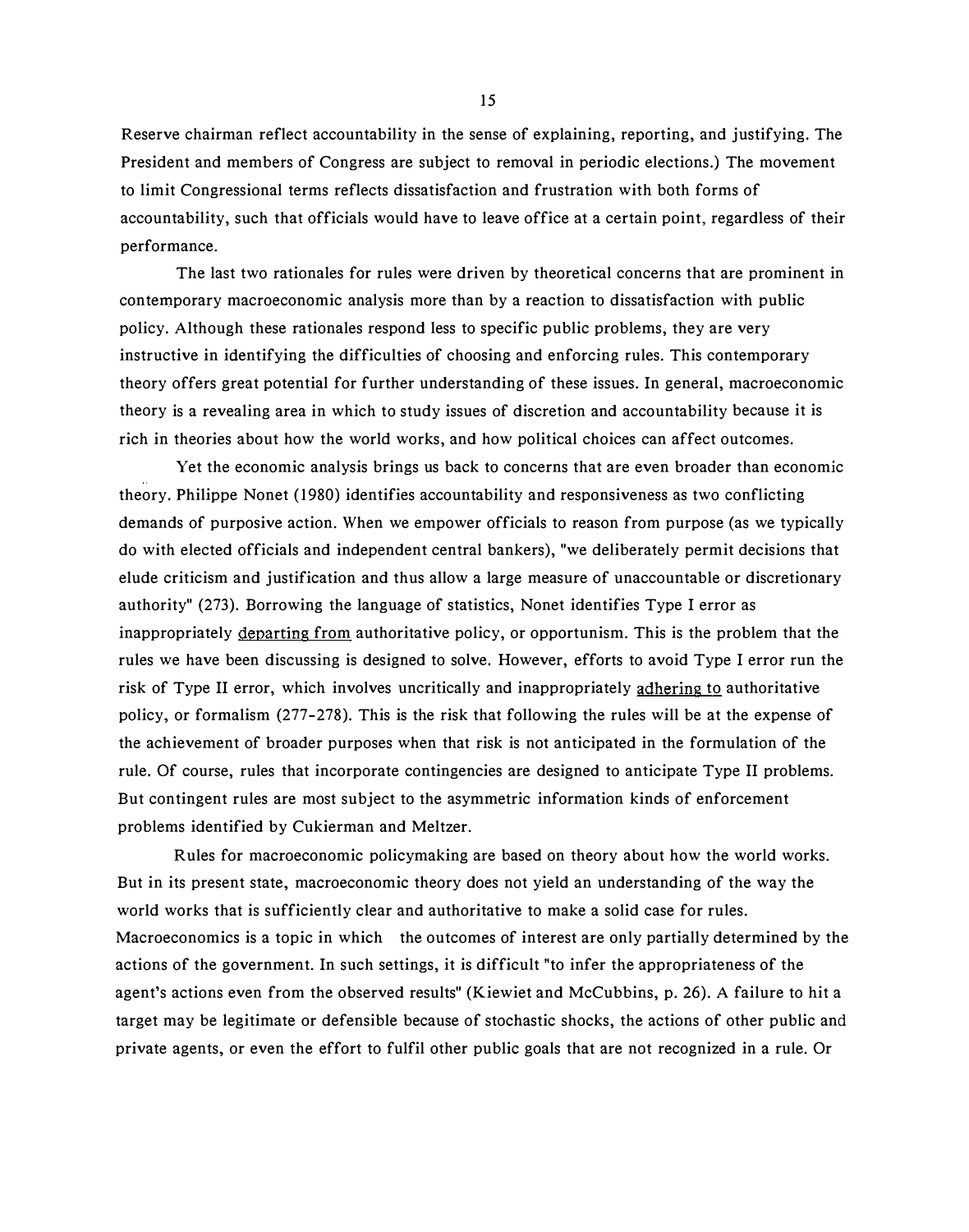such a failure may not be defensible, because of opportunism or incompetence on the part of the officials responsible. Rarely is it easy to tell the difference.

Neither the arguments for rules outlined in our review, nor the experience with rules just mentioned provides much encouragement for improving policy by specifying in advance what policymakers should do. Cukierman and Meltzer defined "the cost of democracy" in terms of the difference between what a benevolent planner and a vote-motivated politician would do. The literature on macroeconomic politics has made great strides in conceptualizing (if not measuring) such costs by producing models that relate political behavior under democratic institutions to policy outcomes.

But democratic institutions in the United States, for example, were developed to provide a procedural basis for accountability relative to George III, not an idealized benevolent planner. Neither modern public choice nor traditional democratic theory provide a basis for expecting that democratic institutions will ever be costless relative to the choices of such a planner, even insofar as those choices can be defined.

Democratic institutions define procedures for selecting and removing the officials who make public policy. Often they also define what public officials must or must not do. Sometimes these mandates are enforceable in courts of law. For macroeconomic policymaking and performance, it is hard to imagine rules that are legally binding in this sense. But both experience and logic suggest that limiting the discretion of policymakers by rules without enforcement mechanisms is unlikely to succeed. Perhaps suggestions that resignations be required in periods in which targets are not met should be taken more seriously. In the absence of such mechanisms, the rules are likely to become pious statements of intention. Humphrey-Hawkins and Gramm-Rudman-Hollings iaws may be examples of "position-taking", but such piety is not harmless. Failure to fulfil the goals so defined may undermine rather than strengthen democratic institutions.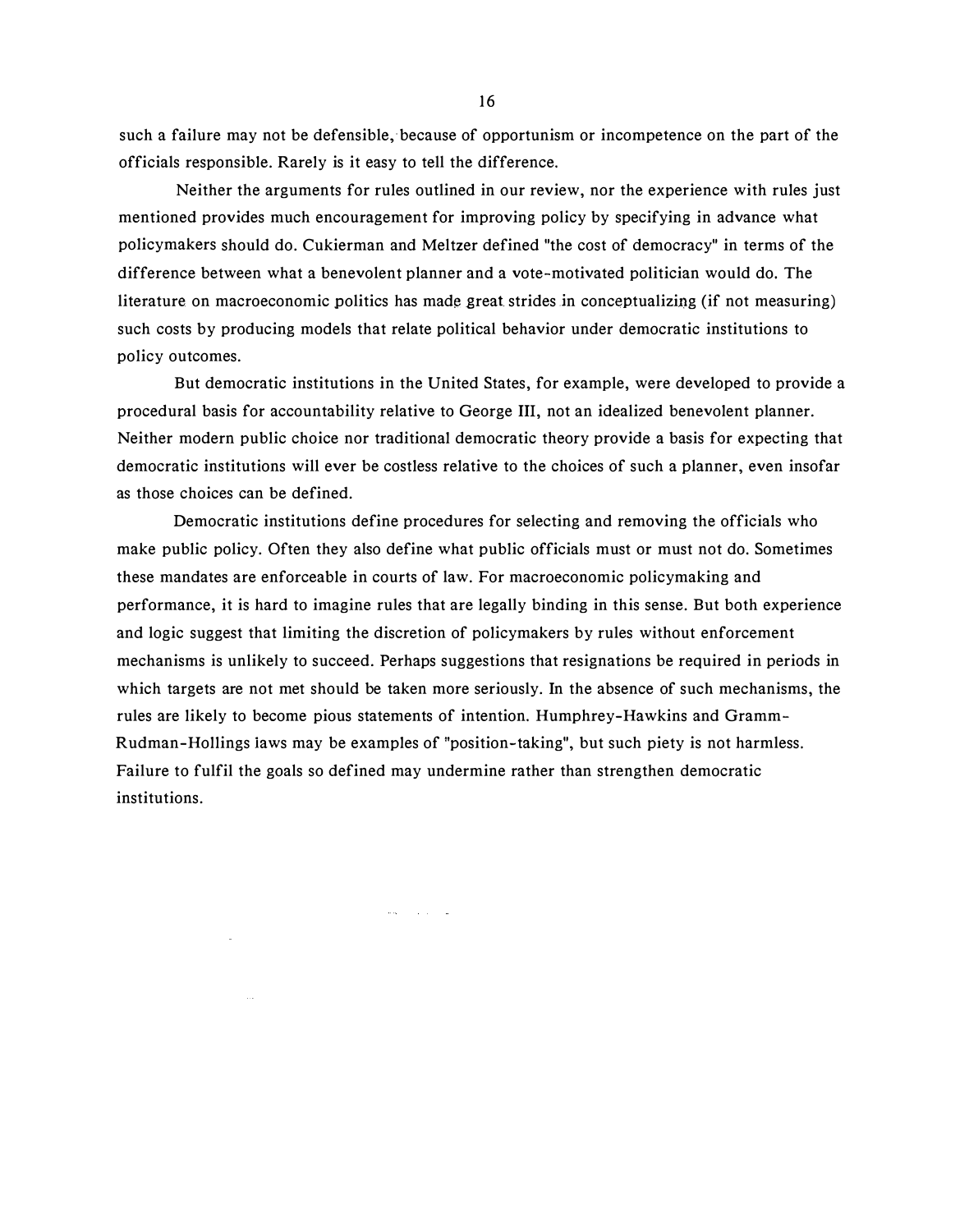#### Endnotes

I would like to thank Henry Chappell, Kenneth Coleman, Thomas Hammond, Roderick Kiewiet, Laura Langbein, Michael Munger, Joseph Rees, Donald Searing, and Stephen Weatherford for their comments on a previous version.

I. See Fiorina and Shepsle, 1989, for an introduction to agency theory. See also Kreps (1990), chapters 16, 17.

2. Hanna Pitkin (1967; 55-59) has the most useful discussion I have seen. She sees accountability as one of two formalistic views of representation, and as a corrective to the alternative, authorization. In this view, the formal procedure is holding to account through periodic elections. The accountability view "is not an important strand in the literature of representation; so far as I know, no writer has discussed it at length or developed it into a theoretical system, as Hobbes does with authorization" (p. 55).

3. See Fisher, 1991, chapter 3, for a discussion.

4. The term rules can be applied to procedures as well as outcomes. For example the procedures for counting votes in an electoral or legislative context are rules. In this paper, however, given its focus on the way the term is used in economic analysis, rules will be used to mean standards for outcomes.

5. For general discussions of rules and discretion by leading economists, see Blinder (1987), Bryant (1980), Fischer (1990), and McCallum (1989).

6. In a similar vein, Allan Meltzer argues that neither the Federal Reserve nor private forecasters have been "able to forecast, on average, whether the economy will be in a boom or a recession one or four quarters ahead", implying that compensatory policy actions are misguided and that rules are preferable (1987, p. 6).

7. Brennan and Buchanan do not see these issues as implying that politicians or publics are "irrational". They see them more as self-command and time horizon problems (1985, ch. 5).

8. Cukierman (forthcoming) develops much more elaborate arguments for this core assumption, based in theories about labor markets, government revenue motives, etc..

9. Lohmann (1992) proposes a solution to this problem: a conservative central banker, who generates a low time-consistent rate of inflation at the expense of a distorted response to output shocks. The need to accommodate extreme shocks is met by a capacity to dismiss the banker, but the temptation to dismiss is reduced by an institutionalized cost to the policymaker of doing so.

10. For a major exception, see Cukierman, forthcoming.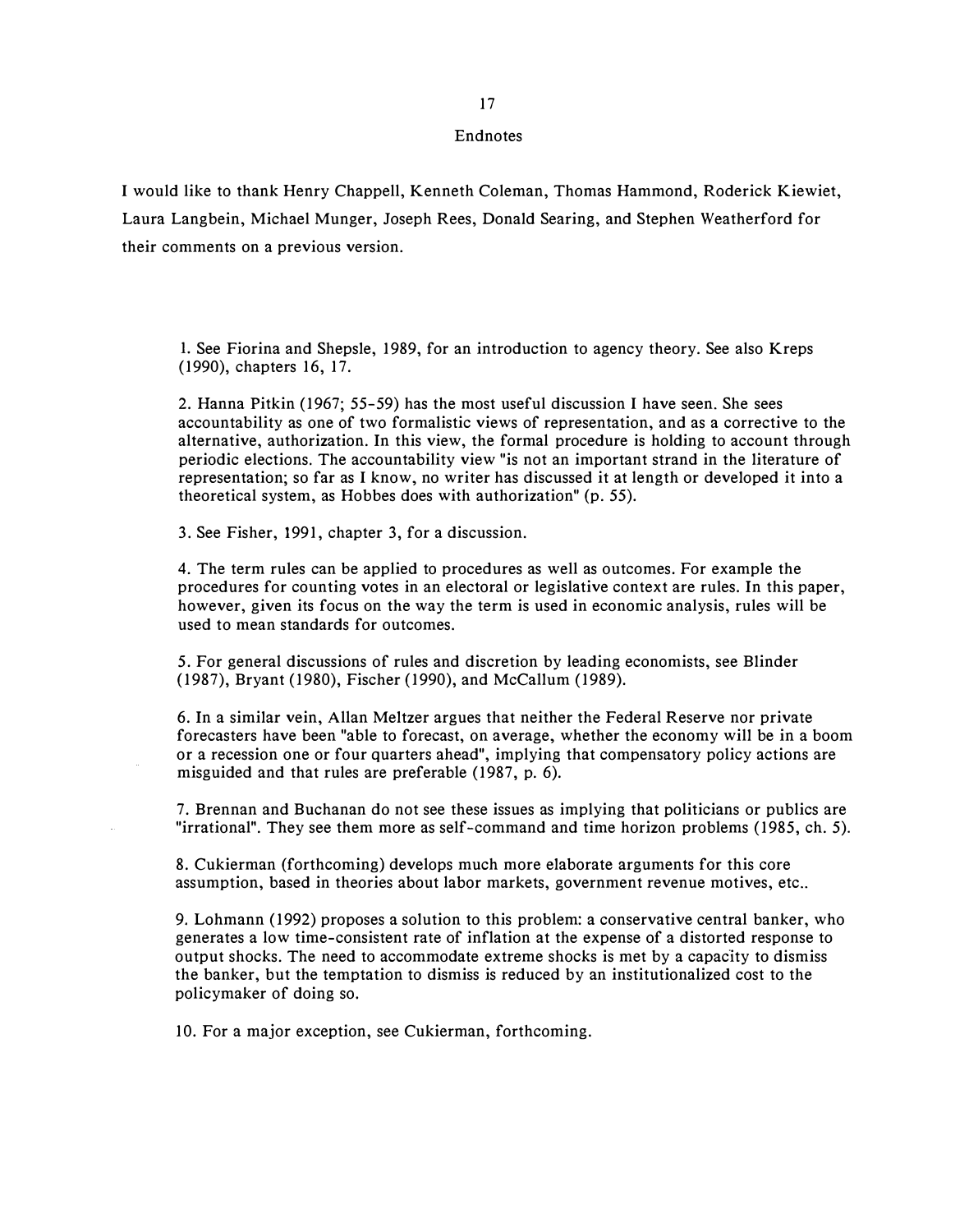#### References

 $\label{eq:2.1} \mathcal{L}_{\mathcal{A}}(\mathcal{A})=\mathcal{L}_{\mathcal{A}}(\mathcal{A})\mathcal{L}_{\mathcal{A}}(\mathcal{A})\mathcal{L}_{\mathcal{A}}(\mathcal{A}).$ 

Alesina, Alberto. 1987. Rules, Discretion, and Reputation in a Two Party System. Il Giornale degli Economisti 48:3-27.

Backus, David and John Driffil. Inflation and Reputation. American Economic Review  $.75:530 - 538.$ such a special contract of the contract and

Barro, Robert J. 1990. Macroeconomic Policy. Cambridge: Harvard University Press.

Barro, Robert J. and David B. Gordon. 1983. Rules, Discretion and Reputation in a Model of Monetary Policy. Journal of Monetary Economics 12: 101-121.

Blinder, Alan S. 1987. "The Rules-versus-Discretion Debate in the Light of Recent Experience" Weltwirtschaftliches Archiv 123:399-414.

Brennan, Geoffrey and James M. Buchanan. 1980. The Power to Tax: Analytical Foundations of a Fiscal Constitution. New York: Cambridge University Press.

Brennan, Geoffrey and James M. Buchanan. 1981. Monopoly in Money and Inflation: The Case for a Constitution to Discipline Government. London: Institute of Economic Affairs.

Brennan, Geoffrey and James M. Buchanan. 1985. The Reason of Rules: Constitutional Political Economy. New York: Cambridge University Press.

Bryant, R. 1980. Money and Monetary Policy in Interdependent Nations Washington: The Brookings Institution.

Buchanan, James M. 1975. The Limits of Liberty: Between Anarchy and Leviathan. Chicago: University of Chicago Press.

Buchanan, James M. and Richard E. Wagner. 1977. Democracy in Deficit: The Political Legacy of Lord Keynes. New York: Academic Press.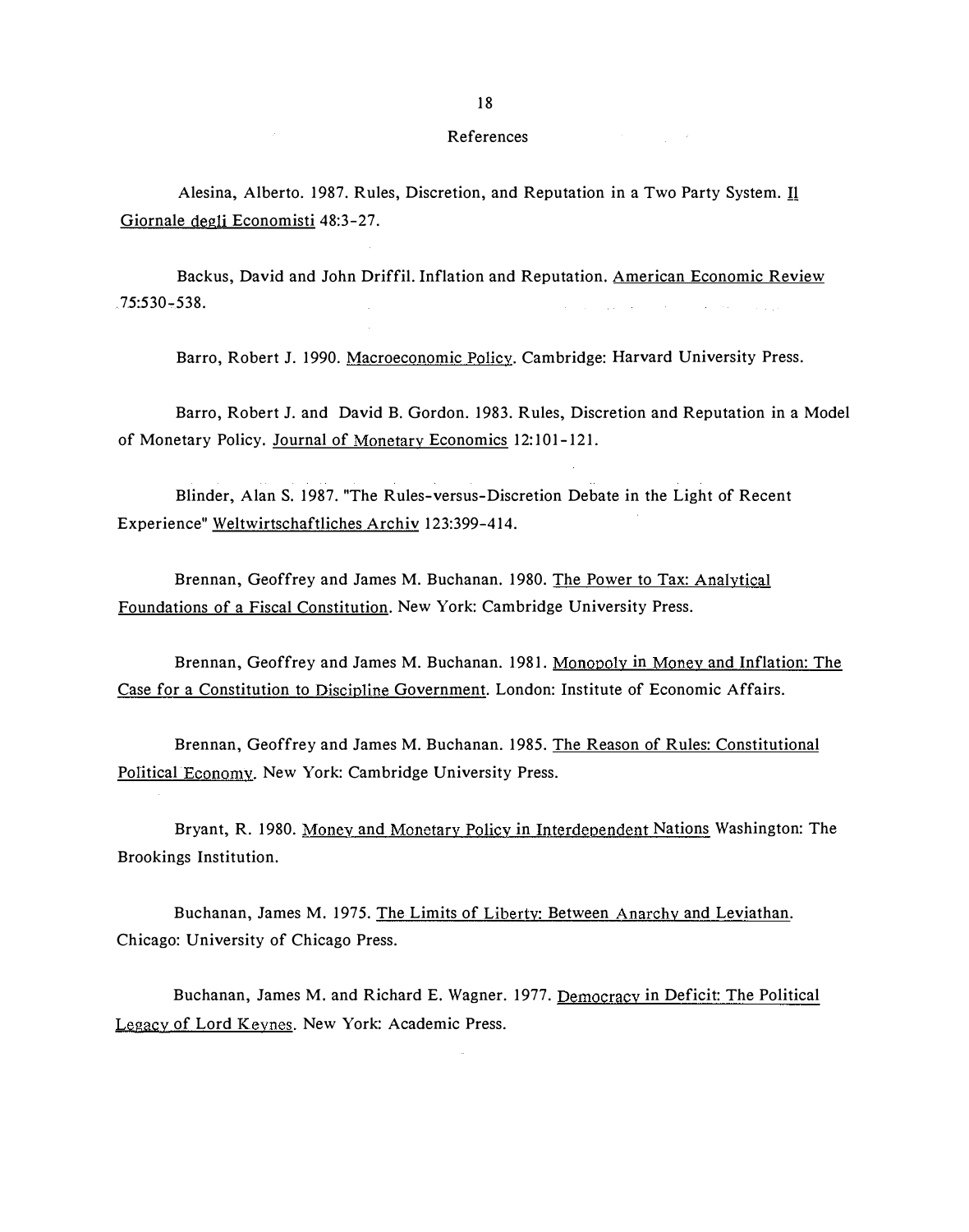19

Canzoneri, Matthew B. 1985. Monetary Policy Games and the Role of Private Information. American Economic Review 75:1056-1070.

Calvert, Randall, Mathew McCubbins and Barry Weingast. 1989. A Theory of Political Control and Agency Discretion. American Journal of Political Science 33:588-611.

Cukierman, Alex. Forthcoming. Central Bank Strategy, Credibility and Independence --Theory and Evidence. Cambridge: Massachusetts Institute of Technology Press.

Cukierman, Alex and Allan H. Meltzer. 1986. A Positive Theory of Discretionary Policy, the Cost of Democratic Government and the Benefits of a Constitution. Economic Inquiry 24:367- 388.

Fiorina, Morris P. and Kenneth A. Shepsle. 1989. Formal Theories of Leadership: Agents, Agenda Setters, and Entrepreneurs. In Leadership and Politics, ed. Bryan D. Jones. Lawrence: University Press of Kansas.

Fischer, Stanley. 1990. Rules versus Discretion in Monetary Policy. In Handbook of Monetary Economics, eds. Benjamin M. Friedman and Frank H. Hahn. New York: North-Holland.

Fisher, Louis. 1991. Constitutional Conflict Between Congress and the President, 3rd ed. Lawrence: University Press of Kansas.

Friedman, Milton. 1948, 1953. "A Monetary and Fiscal Framework for Economic Stability" American Economic Review 38:245-264, reprinted in Friedman, Essays in Positive Economics. Chicago: University of Chicago Press.

Friedman, Milton. 1960. A Program for Monetary Stability. New York: Fordham University Press.

Friedman, Milton. 1962. Capitalism and Freedom. Chicago: University of Chicago Press.

Friedman, Milton. 1968. The Role of Monetary Policy. American Economic Review 58:1- 17.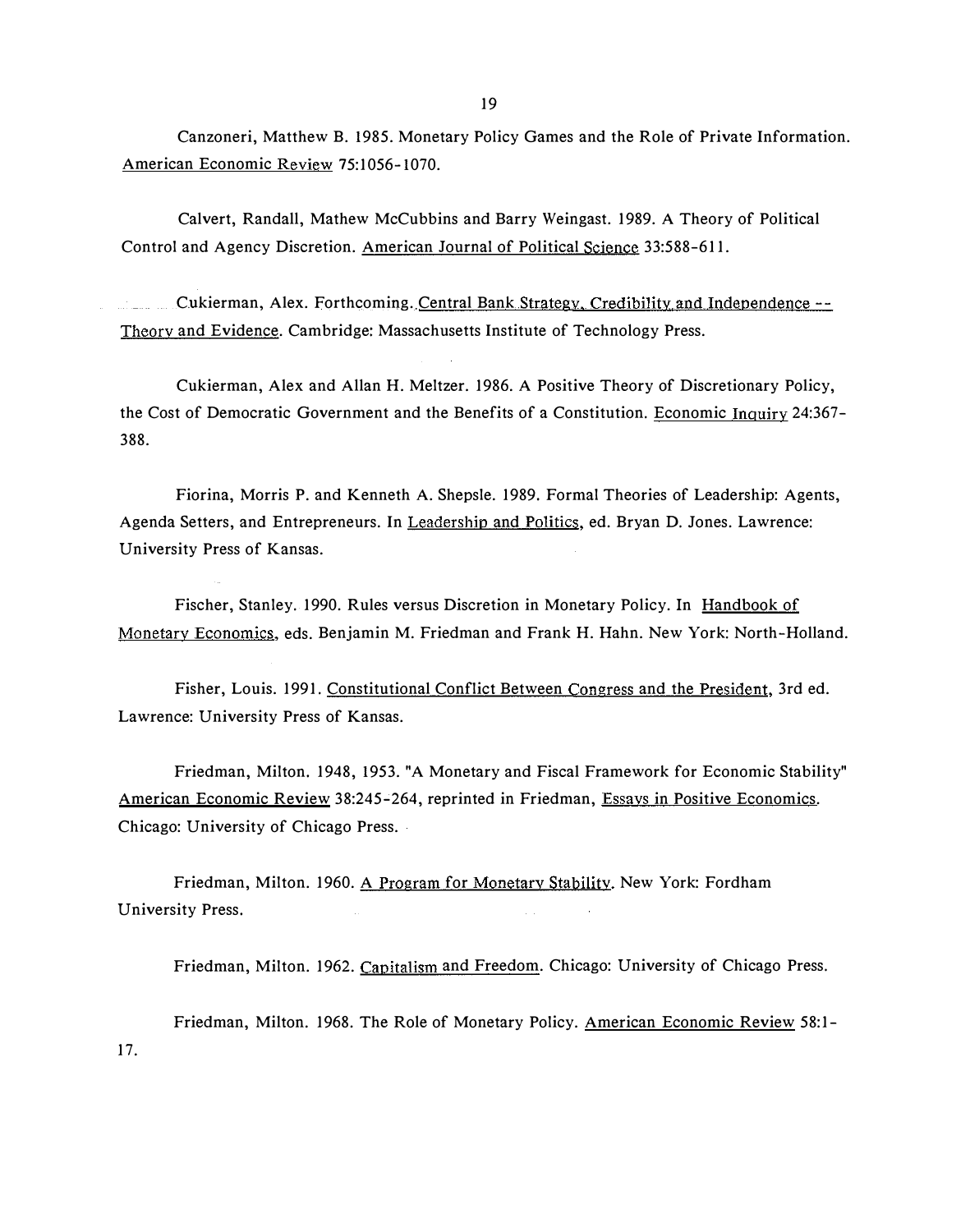Friedman, Milton and Rose. 1980. Free to Choose. New York: Harcourt Brace Jovanovich.

Friedman, Milton. 1982. Monetary Policy: Theory and Practice. Journal of Money. Credit. and Banking 14:98-118.

Friedman, Milton and Rose. 1984. Tyrrany of the Status Quo. New York: Harcourt Brace Jovanovich.  $\Delta$  , where  $\Delta$ 

Heiner, Ronald. 1983. The Origin of Predicable Behavior. American Economic Review 73:560-595.

Heins, A.J. 1963. Constitutional Restrictions against State Debt Madison: U W Press.

Kiewiet, D. Roderick and Mathew D. Mccubbins. 1991. The Logic of Delegation. Chicago: University of Chicago Press.

Kreps, David M. 1990. A Course In Microeconomic Theory. Princeton: Princeton University Press.

Kydland, Finn W. and Edward C. Prescott. 1977. Rules Rather than Discretion: The Inconsistency of Optimal Plans. Journal of Political Economy 85:473-491.

Lohmann, Susanne. 1992. Optimal Commitment in Monetary Policy: Credibility versus Flexibility. American Economic Review 82:

McCallum, Bennett. 1989. Monetarv Economics: Theory and Policy. New York: Macmillan.

Meltzer, Allan H. 1987. Limits of Short-Run Stabilization Policy. Economic Inquiry 25:1- 14.  $\mathcal{L}^{\text{c}}$  and

Nonet, Philippe. 1980. The Legitimation of Purposive Decisions. California Law Review 68:263-300.

Nordhaus, William. 1975. The Political Business Cycle. Review of Economic Studies 42:169-190.